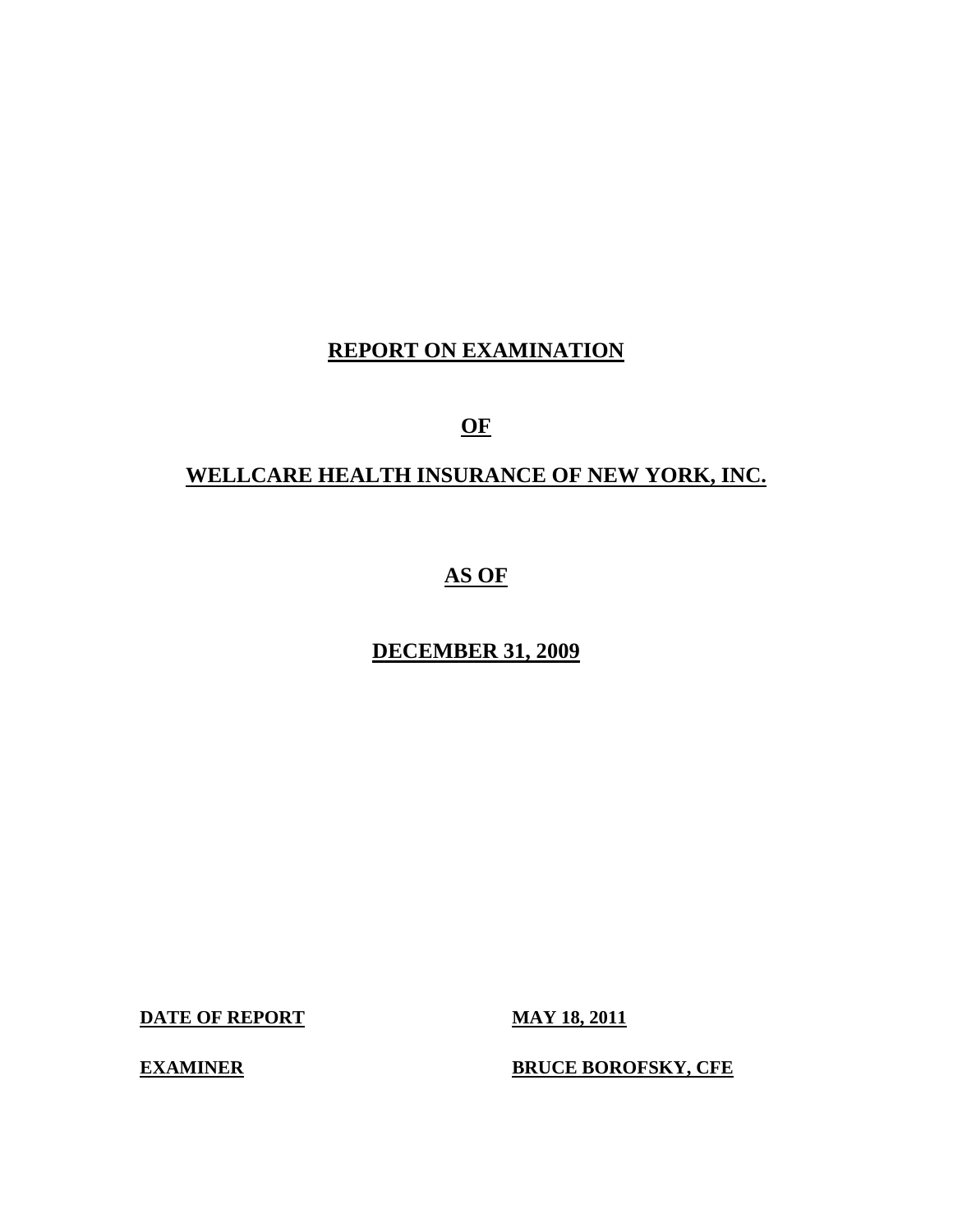## **TABLE OF CONTENTS**

| <u>ITEM NO.</u> |                                                           | <b>PAGE NO.</b> |
|-----------------|-----------------------------------------------------------|-----------------|
| 1.              | Scope of the examination                                  | $\overline{2}$  |
| 2.              | Description of the Company                                | 4               |
|                 | A. Management and controls                                | 6               |
|                 | B. Territory and plan of operation                        | 9               |
|                 | C. Holding company system                                 | 11              |
|                 | D. Reinsurance                                            | 14              |
|                 | E. Significant operating ratios                           | 14              |
| 3.              | <b>Financial statements</b>                               | 15              |
|                 | A. Balance sheet                                          | 15              |
|                 | B. Statement of revenue, expenses and capital and surplus | 17              |
| 4.              | Claims unpaid                                             | 18              |
| 5.              | Market conduct activities                                 | 19              |
|                 | A. Agents and brokers                                     | 19              |
|                 | <b>B.</b> Record retention                                | 20              |
| 6.              | Summary of prior comments and recommendations             | 21              |
| 7.              | Summary of comments and recommendations                   | 22              |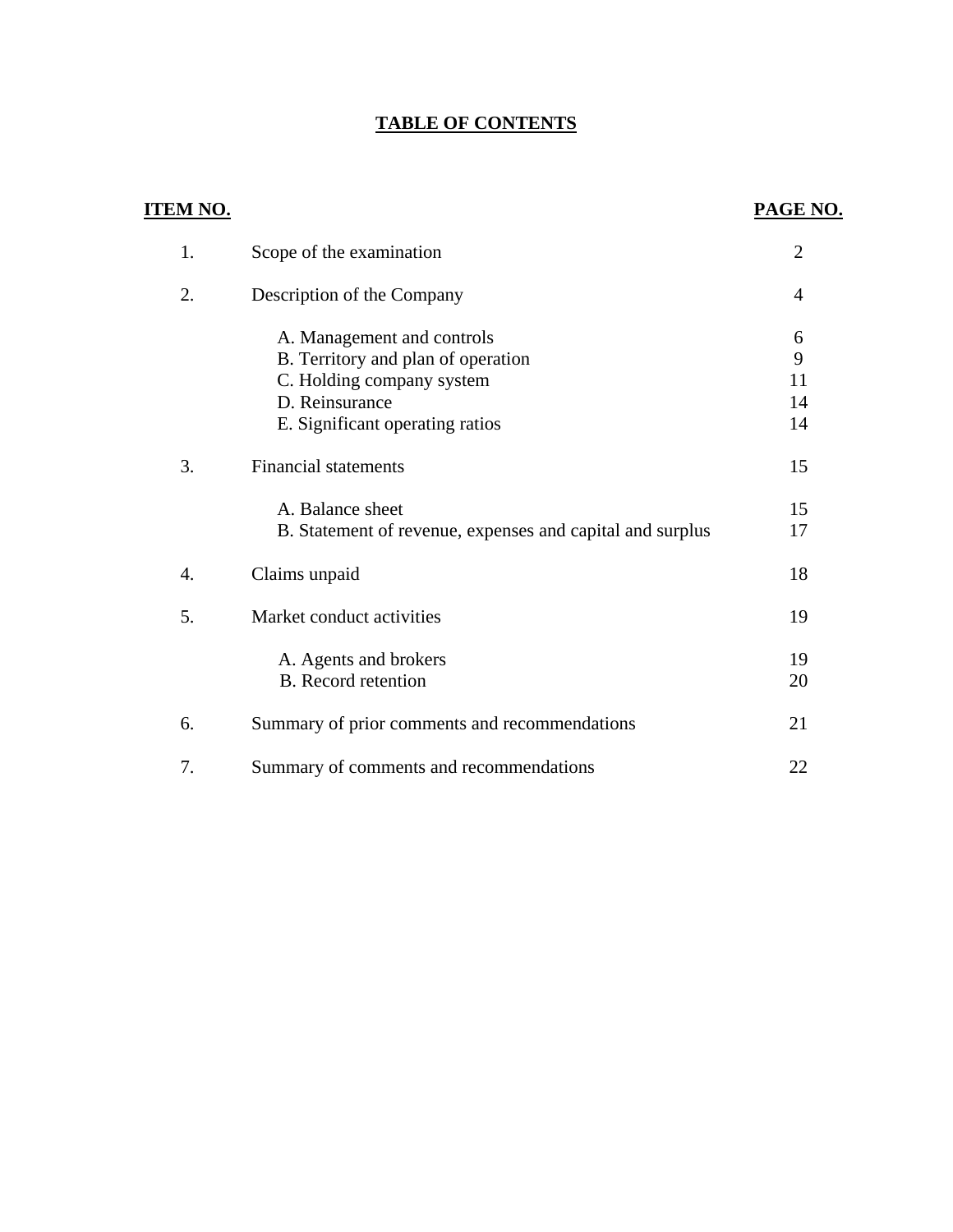

INSURANCE DEPARTMENT 25 BEAVER STREET NEW YORK, NEW YORK 10004

Andrew M. Cuomo James J. Wrynn Governor Superintendent Superintendent Superintendent Superintendent Superintendent Superintendent Superintendent Superintendent Superintendent Superintendent Superintendent Superintendent Superintendent Superintendent Sup

May 18, 2011

Honorable James J. Wrynn Superintendent of Insurance Albany, New York 12257

Sir:

Pursuant to the requirements of the New York Insurance Law and acting in accordance with the instructions contained in Appointment Number 30590, dated September 2, 2010, annexed hereto, I have made an examination into the condition and affairs of WellCare Health Insurance of New York, Inc., an accident and health insurer licensed pursuant to Article 42 of the New York Insurance Law, as of December 31, 2009, and submit the following report thereon.

The examination was conducted at the home office of WellCare Health Insurance of New York, Inc. located at 8735 Henderson Road, Tampa, Florida.

Wherever the designations the "Company" or "WHINY" appear herein, without qualification, they should be understood to indicate WellCare Health Insurance of New York, Inc.

Wherever the designation the "Department" appears herein, without qualification, it should be understood to indicate the New York State Insurance Department.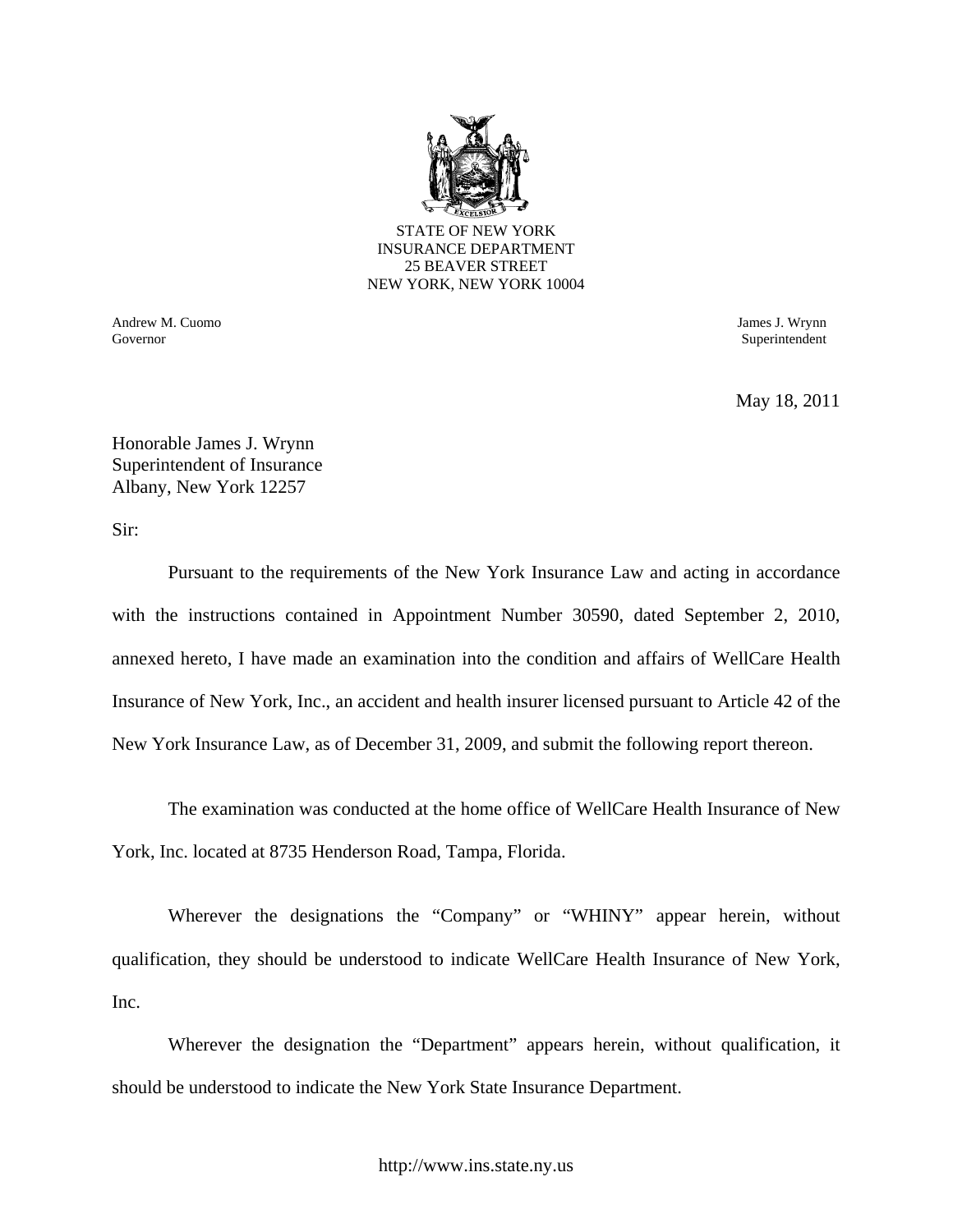#### **1. SCOPE OF THE EXAMINATION**

The Company was previously examined as of December 31, 2001, while it was licensed as a property and casualty insurer under the name, Stone Harbor Insurance Company. It was converted to an accident and health insurer in 2006. This examination of the Company was a combined financial and market conduct examination. The financial component of the examination was conducted as a financial examination as defined in the National Association of Insurance Commissioners ("NAIC") *Financial Condition Examiners Handbook, 2009 Edition*  (the "Handbook") and it covered the four-year period from January 1, 2006 through December 31, 2009. The examination was conducted observing the guidelines and procedures in the Handbook and, where deemed appropriate by the examiner, transactions occurring subsequent to December 31, 2009, were also reviewed.

The examination was conducted on a risk-focused basis in accordance with the provisions of the Handbook, which provides guidance for the establishment of an examination plan based on the examiner's assessment of risk in the Company's operations and utilizes that evaluation in formulating the nature and extent of the examination. The risk-focused examination approach was included in the Handbook for the first time in 2007; thus, this was the first such type of examination for the Company. The examiner planned and performed the examination to evaluate the Company's current financial condition, as well as identify prospective risks that may threaten the future solvency of WHINY.

The examiner identified key processes, assessed the risks within those processes and assessed the internal control systems and procedures used to mitigate those risks. The examination also included an assessment of the principles used and significant estimates made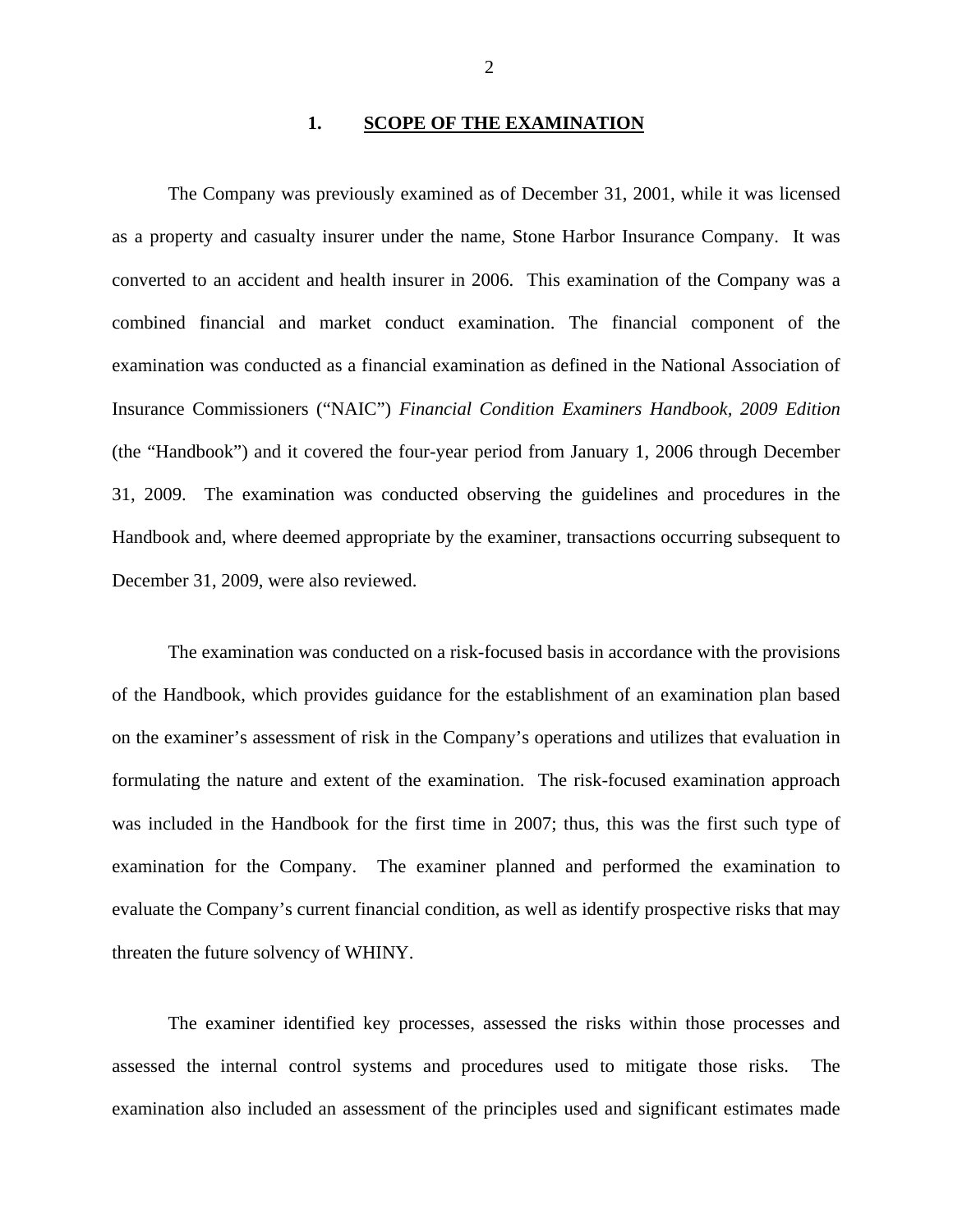by management, an evaluation of the overall financial statement presentation, and determined management's compliance with the Department's statutes and guidelines, Statutory Accounting Principles, as adopted by the Department, and annual statement instructions.

Information concerning the Company's organizational structure, business approach and control environment were utilized to develop the examination approach. The examination evaluated the Company's risks and management activities in accordance with the NAIC's nine branded risk categories, as delineated in the Handbook.

These categories are as follows:

- Pricing/Underwriting
- Reserving
- Operational
- Strategic
- Credit
- Market
- Liquidity
- Legal
- Reputational

The Company was audited annually for the years 2006 through 2009, by the accounting firm of Deloitte & Touche, LLP ("D&T"). The Company received an unqualified opinion in each of those years. Certain audit workpapers of D&T were reviewed and relied upon in conjunction with this examination. The Company has an internal audit department which has been given the task of assessing the Company's internal control structure. A review was also made of the Company's Enterprise Risk Management program.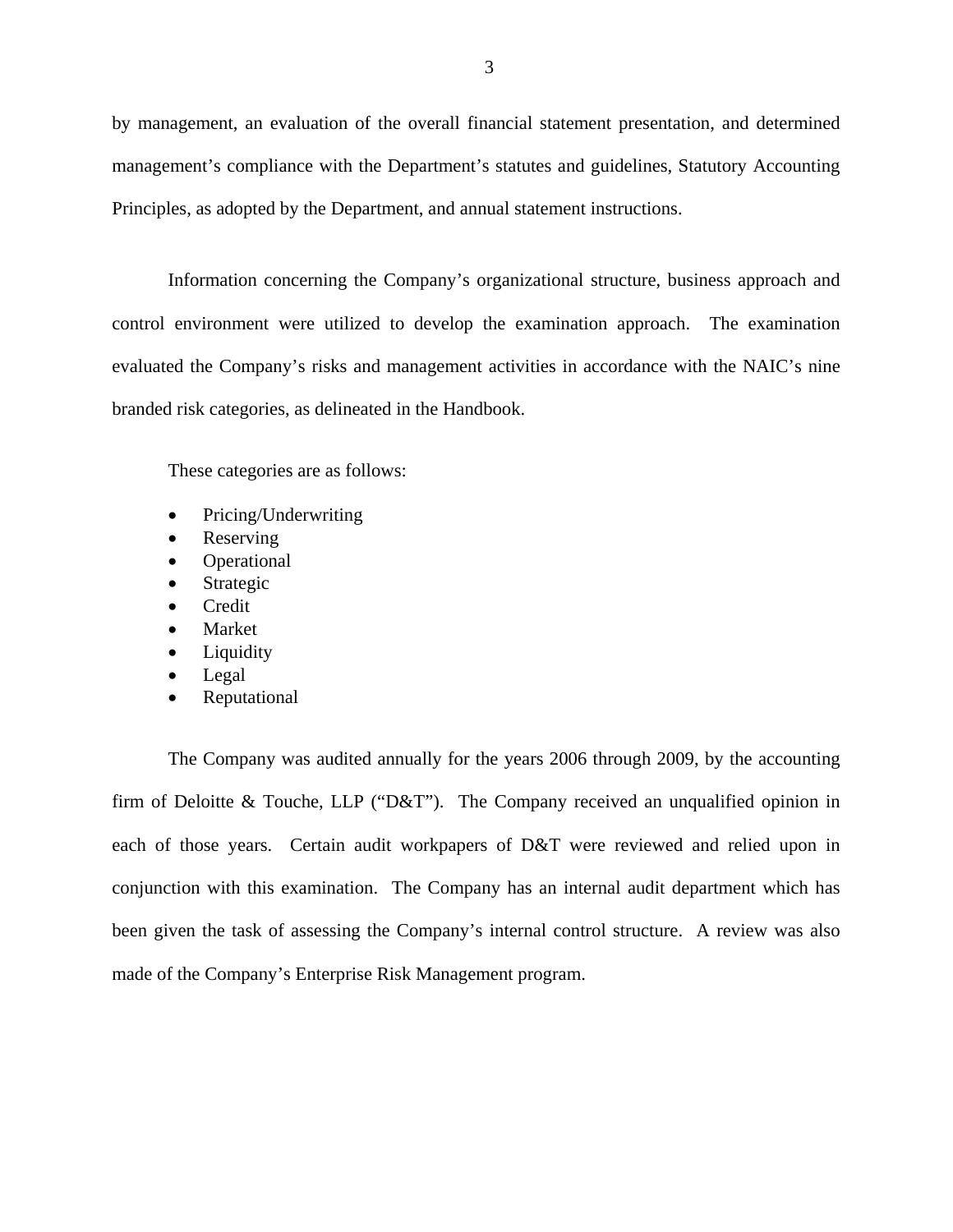This report on examination is confined to financial statements and comments on those matters which involve departures from laws, regulations or rules, or which are deemed to require explanation or description.

### **2. DESCRIPTION OF THE COMPANY**

The Company was incorporated as the "Stonebridge Insurance Company", a property and casualty insurer, under the Laws of New York on April 6, 1993. On December 12, 1997, the Company was licensed to write property and casualty insurance, and on August 14, 2000, adopted the name Stone Harbor Insurance Company. During this time and until 2007, the Company did not conduct any business.

The Company was acquired by The Wellcare Management Group, Inc. ("WMG"), pursuant to a stock purchase agreement, which was approved by the Department on August 6, 2006. WMG is a wholly-owned subsidiary of WellCare Health Plans, Inc., a publicly traded health benefits company. On November 29, 2006, the Company's name was changed from Stone Harbor Insurance Company to WellCare Health Insurance of New York, Inc. Simultaneously, the Company converted from a property and casualty insurer to an accident and health insurer, and was licensed under Section 1113(a)(3) of the New York Insurance Law. It began writing Medicare private-fee-for-service business in 2007.

The Company is a subsidiary of WellCare Health Plans, Inc. ("WellCare"), a publicly traded health benefits company. On May 5, 2009, WellCare entered into a Deferred Prosecution Agreement ("DPA") with the United States Attorney General's Office ("USAO") and the Florida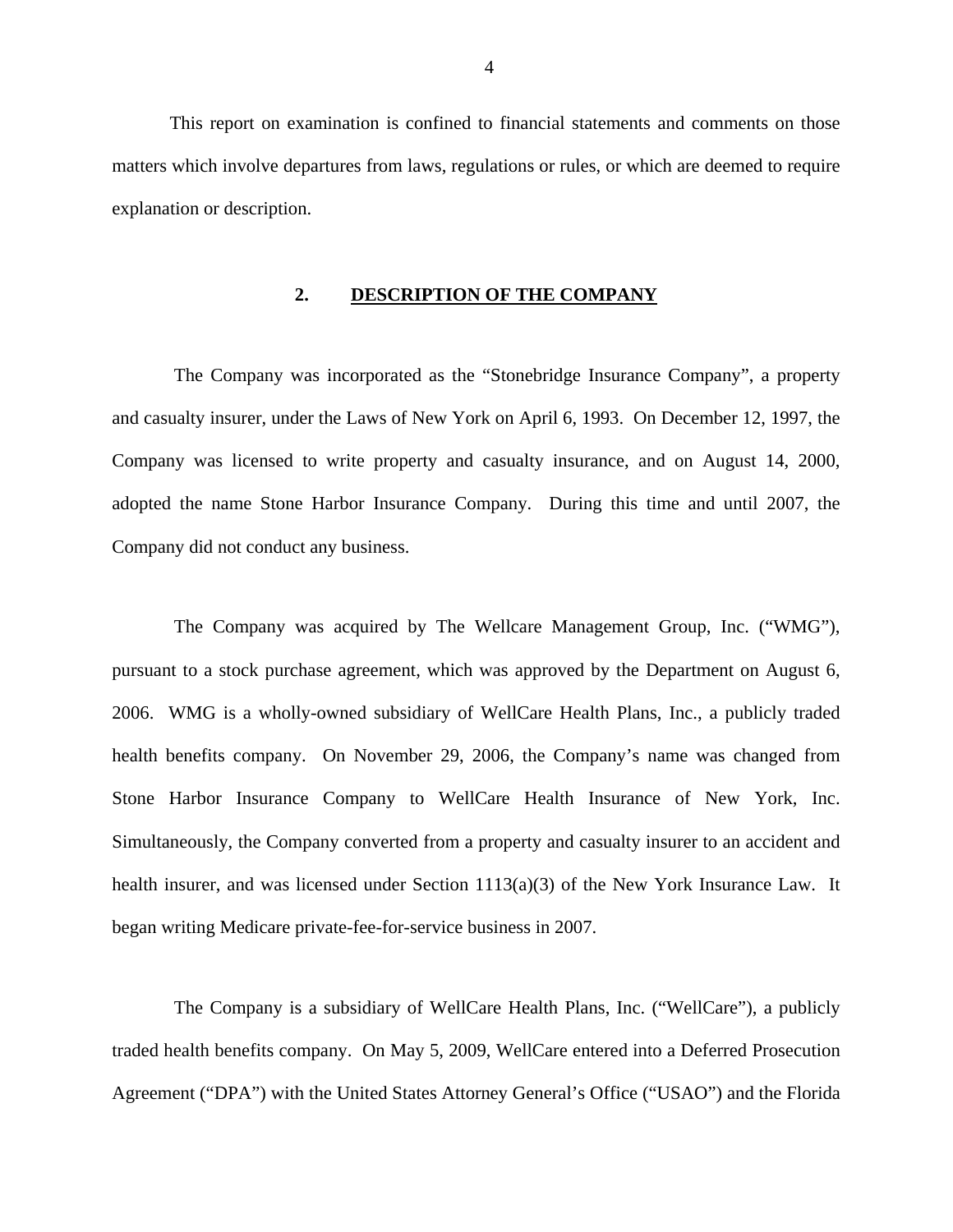Attorney General's Office resolving investigations regarding the overstatement of expenditures for certain behavioral health contracts under the Medicaid and "Healthy Kids" programs.

Pursuant to the terms of the DPA, WellCare was fined \$80,000,000 by the United States Attorney General's Office.

As part of the abovementioned DPA, in August, 2009, Wellcare retained at its expense, for a period of eighteen months, an independent monitor who was selected by the USAO. The duties of the independent monitor include reviewing Wellcare's compliance with the DPA and all applicable federal and state Medicare laws, regulations and programs, as well as to evaluate and as necessary, make written recommendations concerning certain Company policies and procedures.

In May 2009, Wellcare, without admitting or denying allegations relative to an investigation by the United States Securities and Exchange Commission ("SEC") of alleged violations of Federal Securities Laws, was fined \$10,000,000 plus post-judgment interest by the SEC and consented to the entry of a permanent injuction against any future violations of the Federal Securities Laws.

In addition, on June 24, 2010, Wellcare reached a preliminary settlement with the Civil Division of the United States Department of Justice, the Civil Division of the USAO and the Civil Division of the United States Attorney's Office for the District of Connecticut for the settlement of pending inquiries. The preliminary settlement called for Wellcare to pay a total of \$137,000,000 (the settlement amount) to the United States Department of Justice.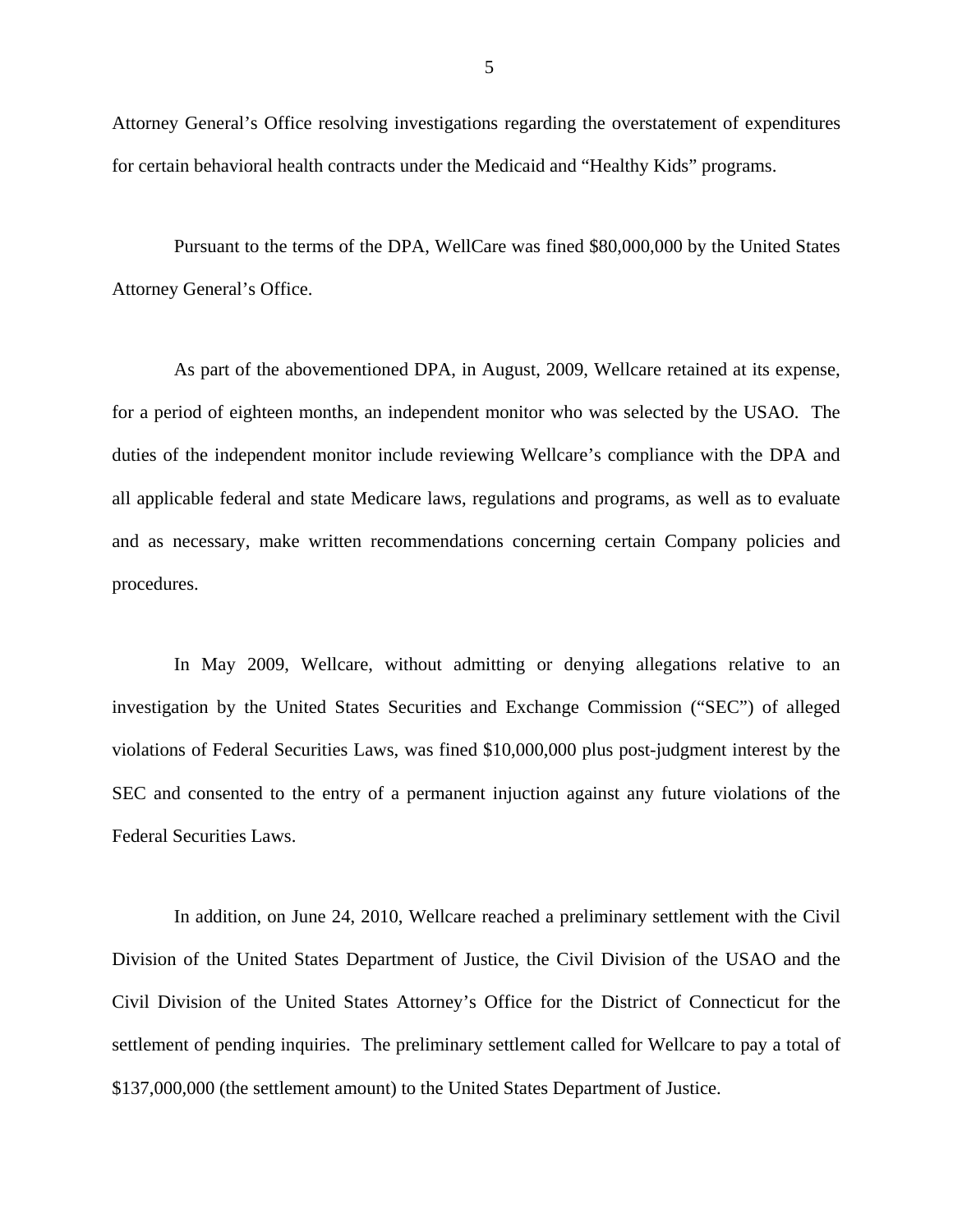#### <span id="page-7-0"></span>A. Management and Controls

Pursuant to the Company's Charter and By-Laws, management of the Company is to be vested in a Board of Directors consisting of not less than thirteen (13) nor more than seventeen (17) members. As of the examination date, the Board of Directors was comprised of eleven (11) members.

It is noted that subsequent to the examination date, the Sole Shareholder of the Company, The WellCare Management Group, Inc., approved the first amendment to the Company's By-Laws, which required the composition of the Company's Board of Directors to be composed of no less than seven (7) nor more than eleven (11) members.

The Company's Board members as of December 31, 2009, were as follows:

Gary J. Clarke Partner,

Ardsley, New York Division,

#### Name and Residence Principal Business Affiliation

John E. Barger III Regional Chief Operating Officer, Lutz, Florida Comprehensive Health Management, Inc.

Phillip P. Bisesi Associate General Counsel, Tampa, Florida Comprehensive Health Management, Inc.

Tallahassee, Florida Sternstein, Rainer & Clarke

Kevin J. Conroy Chief Operating Officer, Northeast Comprehensive Health Management, Inc.

Walter W. Cooper VP, Marketing & Sales, Tampa, Florida Comprehensive Health Management, Inc.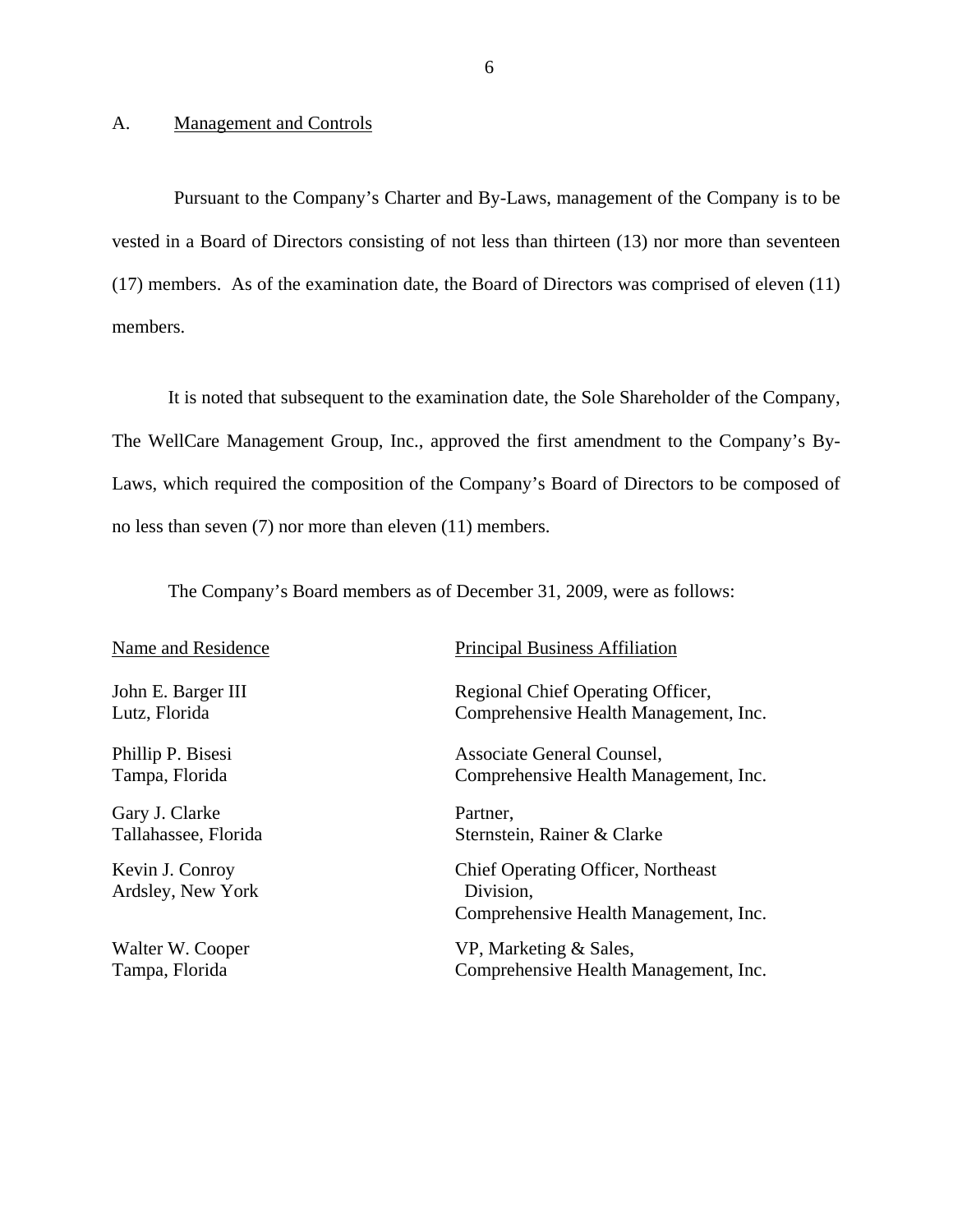#### Name and Residence

Michael W. Haber Tampa, Florida

Kimberly D. McDonnell Clearwater, Florida

Adam T. Miller Tampa, Florida

Daniel M. Parietti White Plains, New York

Thomas L. Tran Simsbury, Connecticut

William S. White Tampa, Florida

#### Principal Business Affiliation

VP, Corporate Transactions and Compensation, Comprehensive Health Management, Inc.

VP, Regulatory Affairs, Comprehensive Health Management, Inc.

Sr. Vice President, National Medicare & Governmental Relations, Comprehensive Health Management, Inc.

President, North Division, Comprehensive Health Management, Inc.

Chief Financial Officer, Comprehensive Health Management, Inc.

Chief Accounting Officer, Comprehensive Health Management, Inc.

During the examination period, the Board's constitution changed repeatedly. Over the four-year examination period, nineteen (19) different persons were members of the up to thirteen (13) member Board at various times. This turnover in the Board is a cause for concern as continuity in corporate governance is a main element of any corporation's operations and ensures that members of the Board are fully aware of issues affecting the Company. Additionally, at some point during each calendar year, the Board did not maintain the minimum number of directors required by its By-Laws.

It is recommended that the Company maintain stability within its Board constitution in order to ensure a knowledgeable and effective Board of Directors. It is further recommended that the Company maintain the proper number of directors in accordance with its By-Laws.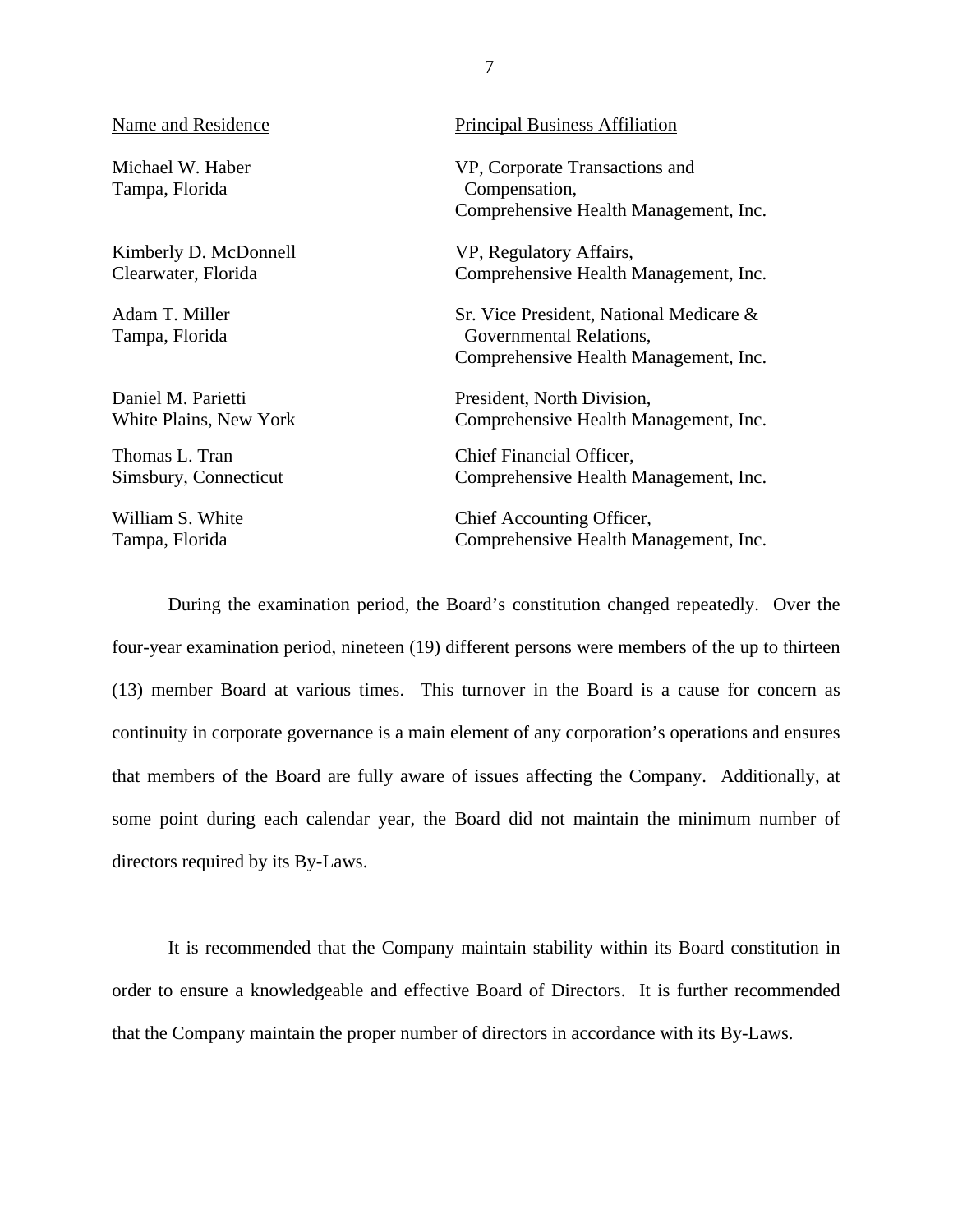Members of the Board have a fiduciary responsibility and must evince an ongoing interest in the affairs of the Company. It is essential that Board members attend meetings consistently and set forth their views on relevant matters so that appropriate policy decisions may be reached by the Board.

The By-Laws of the Company establish the requirement that there be one regular meeting of the Board to be held no later than the fourth Friday in April of each year. During calendar year 2009, the first Board meeting was not held until June.

It is recommended that the Board meet each year by the date established within its By-Laws.

During the examination period, only five meetings of the Board were held. This number of meetings is insufficient to ensure good governance and proper oversight of the Company's operations. The Board has a responsibility to meet regularly to consult and provide guidance to Company management regarding the management of the business affairs of the Company.

It is recommended that the Board of Directors hold board meetings on at least a quarterly basis during each calendar year.

Section 1411(a) of the New York Insurance Law states:

"(a) No domestic insurer shall make any loan or investment, except as provided in subsection (h) hereof, unless authorized or approved by its board of directors or a committee thereof responsible for supervising or making such investment or loan. The committee's minutes shall be recorded and a report submitted to the board of directors at its next meeting."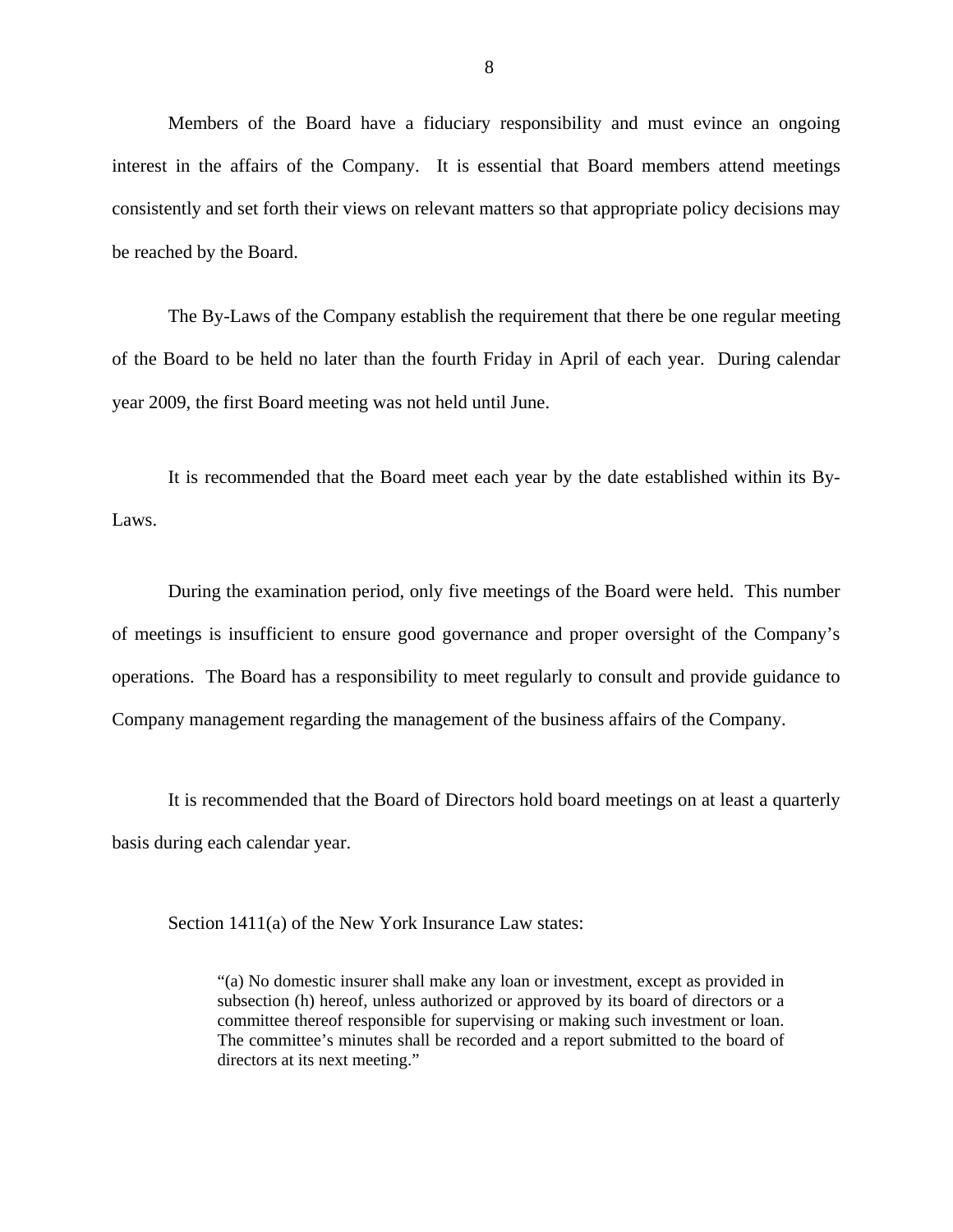<span id="page-10-0"></span>It should be noted that the Board failed to approve or authorize the Company's investment activity as required by Section 1411(a) of the New York Insurance Law for one year under examination.

It is recommended that the Company's Board of Directors approve or authorize the Company's investment activity in compliance with the requirements of Section 1411(a) of the New York Insurance Law.

The principal officers of WHINY as of December 31, 2009, were as follows:

|--|

<u>Performance</u> Title

Michele Louise Booth Secretary

Alexander R. Cunningham President and Chief Executive Officer Thomas Lacy Tran Chief Financial Officer and Treasurer

### B. Territory and Plan of Operation

WHINY is an accident and health insurer licensed pursuant to the provisions of Article 42 of the New York Insurance Law. As of December 31, 2009, the Company was licensed to conduct business only in the state of New York.

The Company's sole line of business as of December 31, 2009, was Medicare private fee-for-service ("PFFS"), which it started offering in January 2007. A PFFS plan is a Medicare Advantage organization which offers Medicare beneficiaries coverage through an indemnity insurer. Under this plan, beneficiaries can see any provider who is eligible to receive payment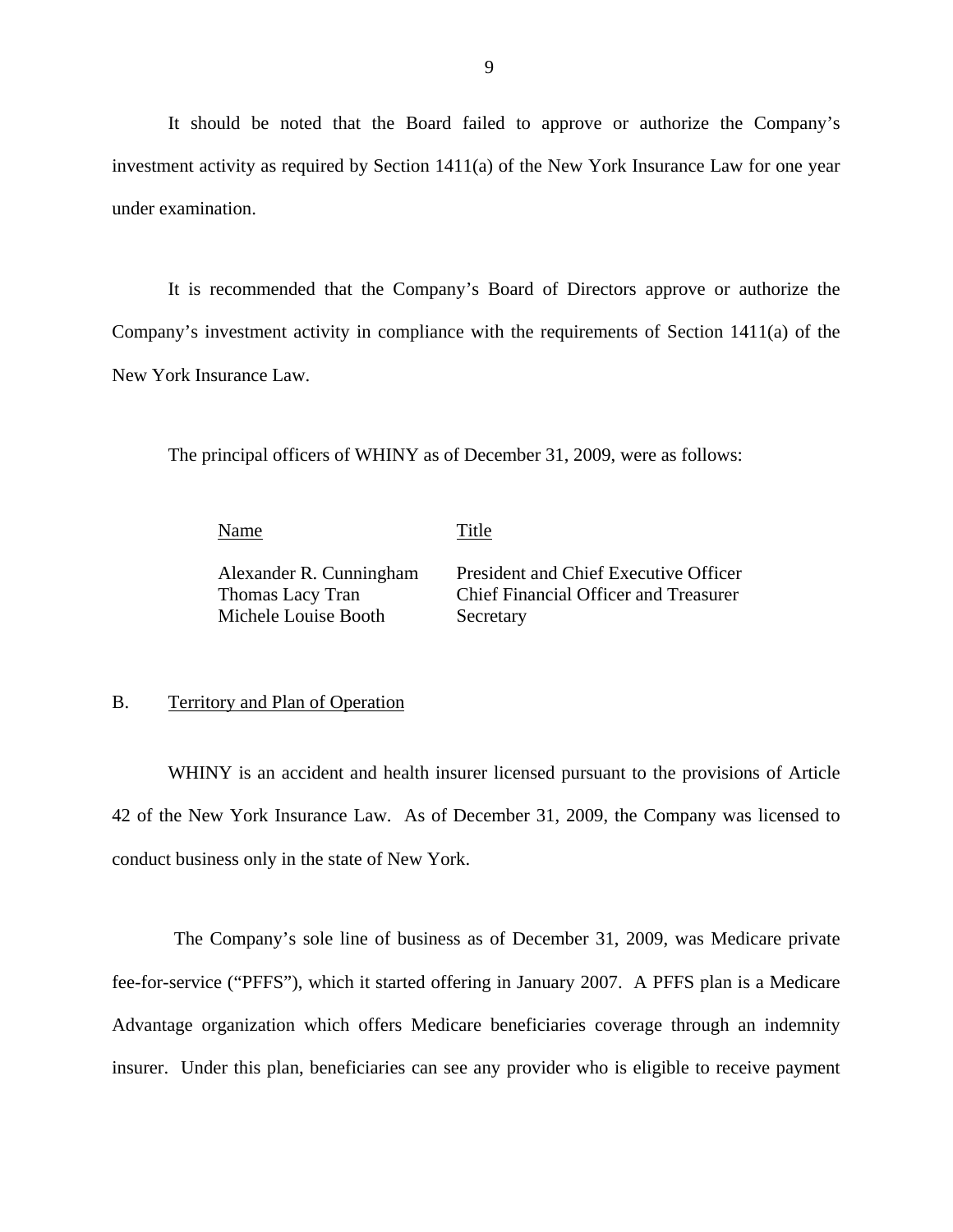from Medicare and agrees to accept payment from the PFFS plan. PFFS insurers do not underwrite beneficiaries for coverage. Rather, beneficiaires enroll in a PFFS plan as they enroll in any Medicare Advantage plan, rather than through original Medicare.

New York Insurance Law §7402 states in part:

"The superintendent may apply under this article for an order directing him to rehabilitate a domestic insurer which…(i) Has ceased to do the business of insurance for a period of one year as provided in subsection (b) of section one thousand two hundred three of this chapter."

Effective January 1, 2010, the Company discontinued its sole line of business, and as of such date did not renew coverage for existing members and discontinued accepting new members. As a result, the Superintendent of Insurance has the authority, under the above cited Law, to apply for an order directing him to rehabilitate the Company. The Company is in discussion with the Department with regard to its future operations.

Based upon the line of business for which the Company is licensed, the Company is required to maintain a minimum surplus in the amount of \$300,000, pursuant to Section 4204(b)(2) of the New York Insurance Law.

The following is a schedule of direct premiums written during the four-year examination period:

| Year  |               | <b>Direct Premiums Written</b> |  |  |
|-------|---------------|--------------------------------|--|--|
| 2006  | \$            | $\mathbf{\Omega}$              |  |  |
| 2007  |               | 13,685,072                     |  |  |
| 2008  |               | 39,252,702                     |  |  |
| 2009  |               | 53,869,709                     |  |  |
| Total | \$106,807,483 |                                |  |  |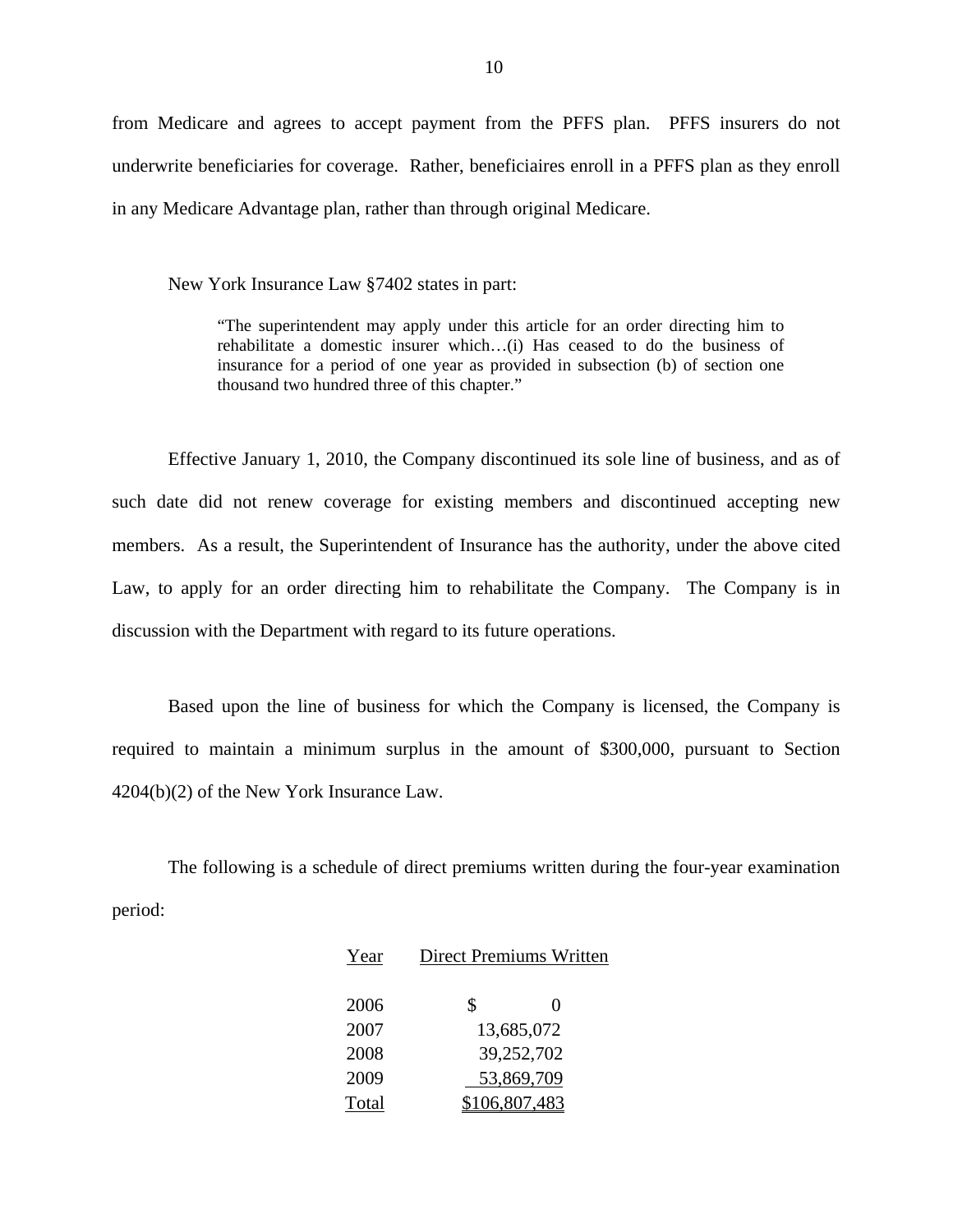## <span id="page-12-0"></span>C. Holding Company System

As a subsidiary of The WellCare Management Group, Inc, the Company is required to file registration statements pursuant to the requirements of Article 15 of the New York Insurance Law and Department Regulation No. 52 (11 NYCRR 80). All pertinent filings made during the examination period regarding the aforementioned statute and regulation were reviewed. No problem areas were encountered.

The following chart depicts the Company and its relationship to members of its holding company system as of December 31, 2009:

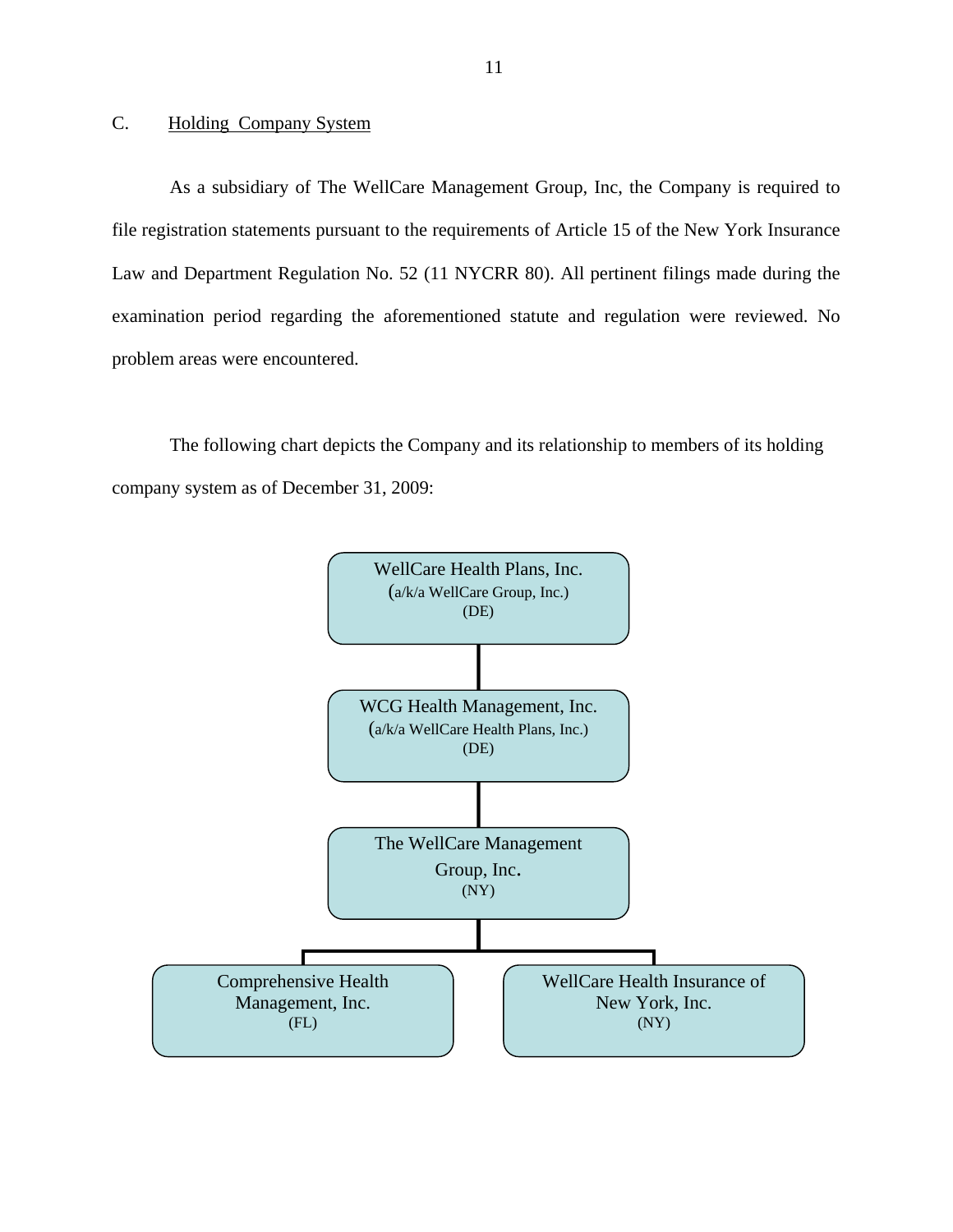#### Management Services Agreement

Part  $105.25(a)(1)$  of Department Regulation No. 30 (11 NYCRR 105.25) states in part:

"…Whenever personnel or facilities are used in common by two or more companies, or whenever the personnel or facilities of one company are used in the activities of two or more companies, the expenses involved shall be apportioned in accordance with Part 106 relating to Joint Expenses, and such apportioned expenses shall be allocated by each company to the same operating expense classifications as if the expenses had been borne wholly…"

#### Part 106.7 of Department Regulation No. 30 (11 NYCRR 106.7) states:

"It is permissible to apportion expenses between companies during the year on the basis of methods and procedures other than those prescribed herein, provided allocations of corrected amounts, calculated in accordance with Parts 105 through 109, are made in time for entry in the annual statement."

WHINY entered into a Management Services Agreement with an affiliate, Comprehensive Health Management, Inc. ("CHMI"), on June 28, 2006. Such agreement was approved by the Department effective June 20, 2006. Under the terms of this agreement, CHMI is required to supervise and manage the day-to-day operations of the Company, including: accounting and financial services, management of information and computer systems, data processing, design and administration of benefits, billing, processing of claims, customer service, utilization review, provider credentialing and contracting, and product marketing services. As compensation for the services rendered, and in accordance with Section 1.5 of the Management Services Agreement, WHINY is required to pay CHMI a fee equal to CHMI's actual cost of providing such services.

Section 1.5 of the Management Services Agreement states in part:

"*As compensation for services rendered, WHINY shall pay CHMI a fee which shall be equal to CHMI's actual costs of providing the services, but no greater than WHINY would expend in providing these services for itself. The parties*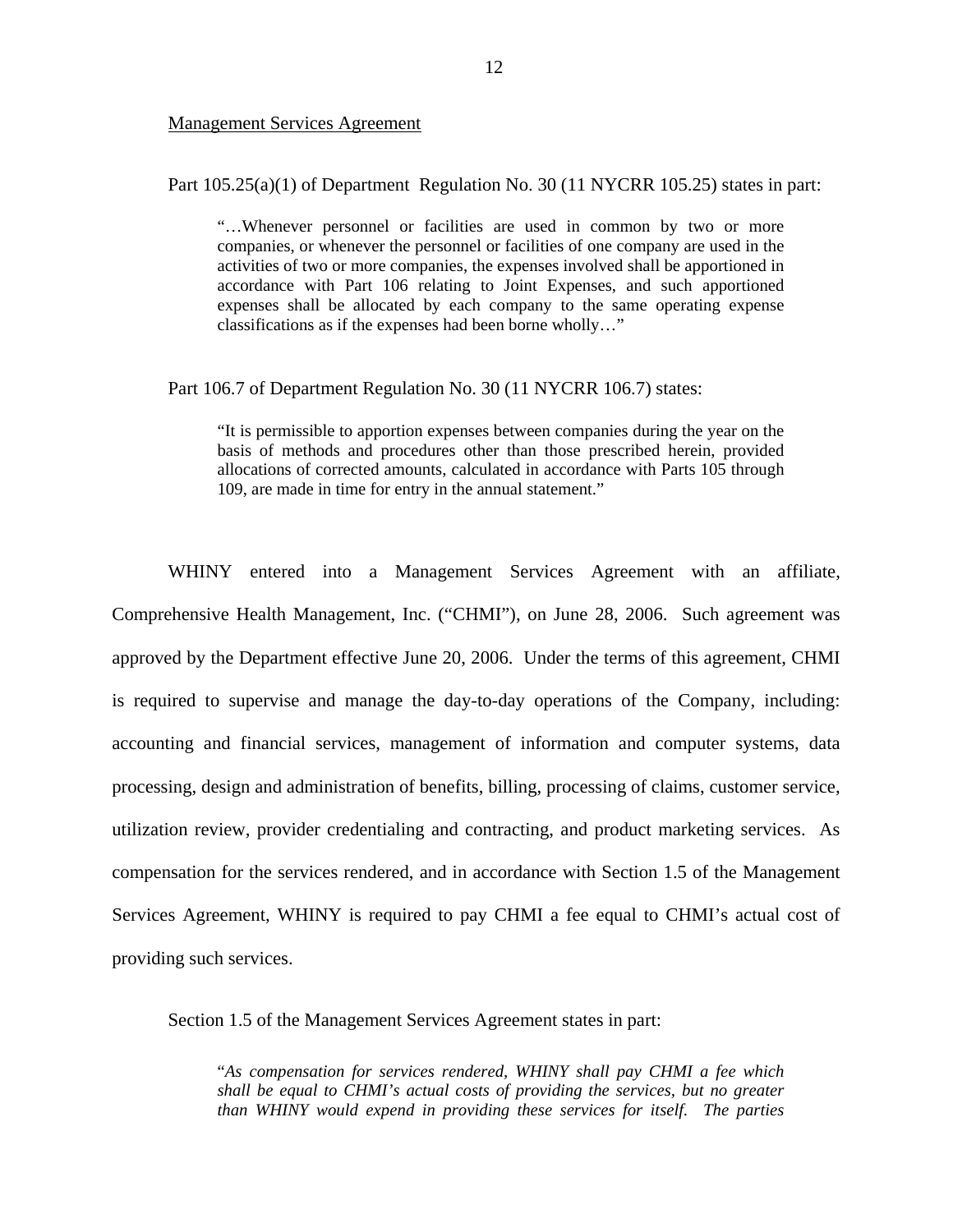*agree that the monthly estimate of this cost shall be equal to 10.25% of gross premium revenue received by WHINY. An adjustment of the fees payable pursuant to this Agreement shall be made quarterly to reflect actual costs…*"

During 2009, it was noted that the Company failed to perform a quarterly reconciliation of expenses, as required by its Management Services Agreement. This failure resulted in a violation of Part 106.7 of Department Regulation No. 30 (11 NYCRR 106.7), because the reconciliation was not performed in time to ensure accuracy of the Statement of Revenue and Expenses, Cash Flow and Underwriting and Investment Exhibits of the filed 2009 annual statement.

It is recommended that the Company comply with Part 106.7 of Department Regulation No. 30 and Section 1.5 of its Management Services Agreement and reconcile its allocated expenses on a quarterly basis to reflect the actual costs of operation and abide by the Health Annual Statement Instructions regarding such item.

#### Tax Allocation Agreement

The Company was added to an existing Intercompany Tax Allocation Agreement between its ultimate Parent, WellCare Health Plans, Inc., its intermediate Parent, WCG Health Management, Inc., and other members in its holding company system on August 21, 2006, via a second amendment to the agreement. This agreement with amendments was approved by the Department on July 26, 2006.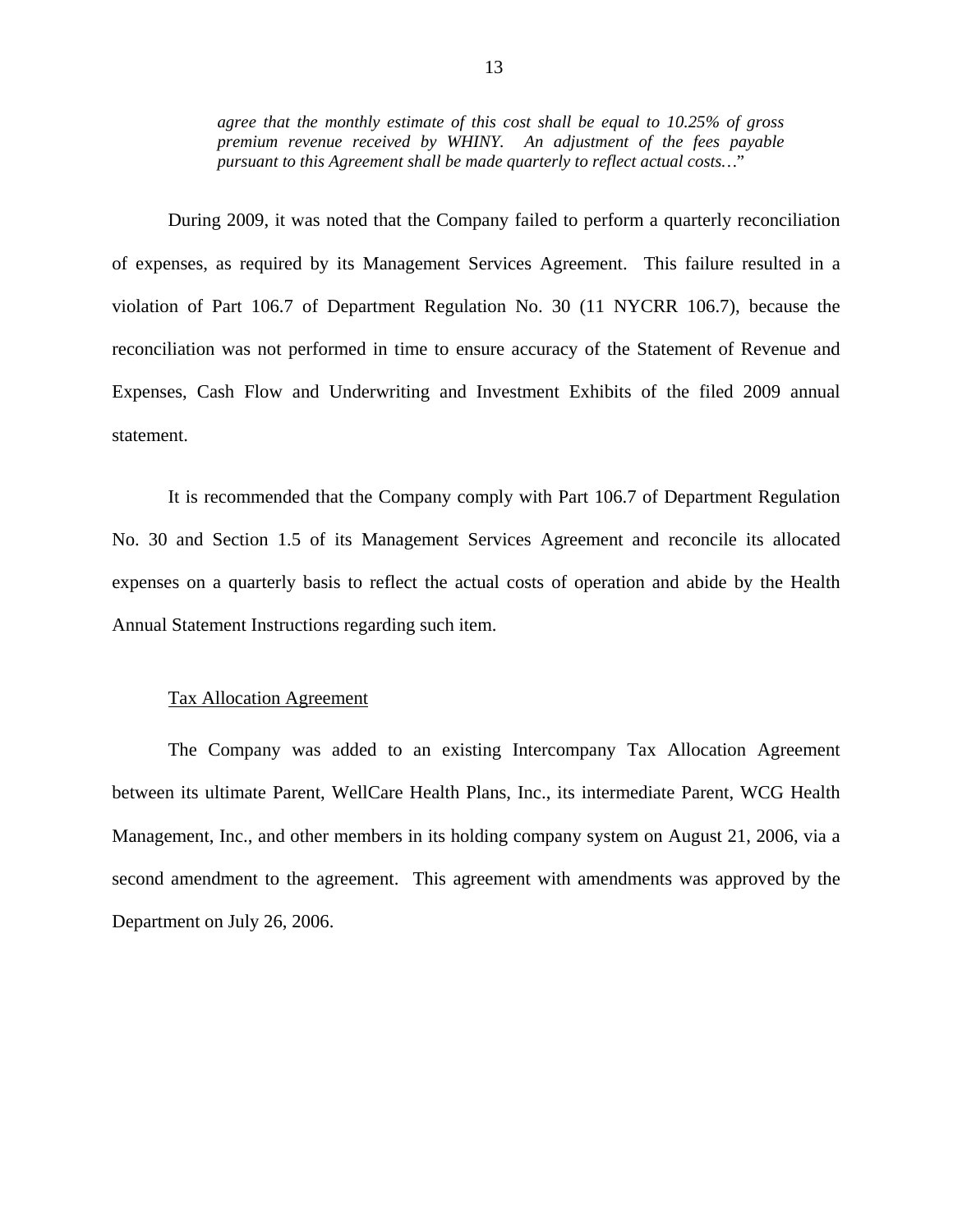### D. Reinsurance

Effective January 1, 2008, the Company entered into an excess of loss reinsurance agreement with Westport Insurance Corporation (a Swiss Reinsurance Company), a Missouri property and casualty company that is licensed to write insurance in the state of New York. Under the terms of the agreement, the Company ceded 90% in excess of \$750,000 medical and hospital benefits up to \$2 million per member, with the exception of newborn members, for whom, the Company ceded 95% in excess of \$750,000 for the inpatient hospital services, other than transplant services. The agreement contained the insolvency clause required by Section 1308(a)(2)(A)(i) of the New York Insurance Law.

The Company did not assume any reinsurance during the examination period.

#### E. Significant Operating Ratios

The underwriting ratios presented below are on an earned-incurred basis and encompass the period covered by this examination:

|                                 | <b>Amounts</b> | Ratios |
|---------------------------------|----------------|--------|
| Claims incurred                 | \$83,007,574   | 77.8%  |
| Claims adjustment expenses      | 2,457,412      | 2.3%   |
| General administrative expenses | 14,361,620     | 13.4%  |
| Net underwriting gain           | 6,980,877      | 6.5%   |
| Premiums earned                 | \$106,807,483  | 100%   |
|                                 |                |        |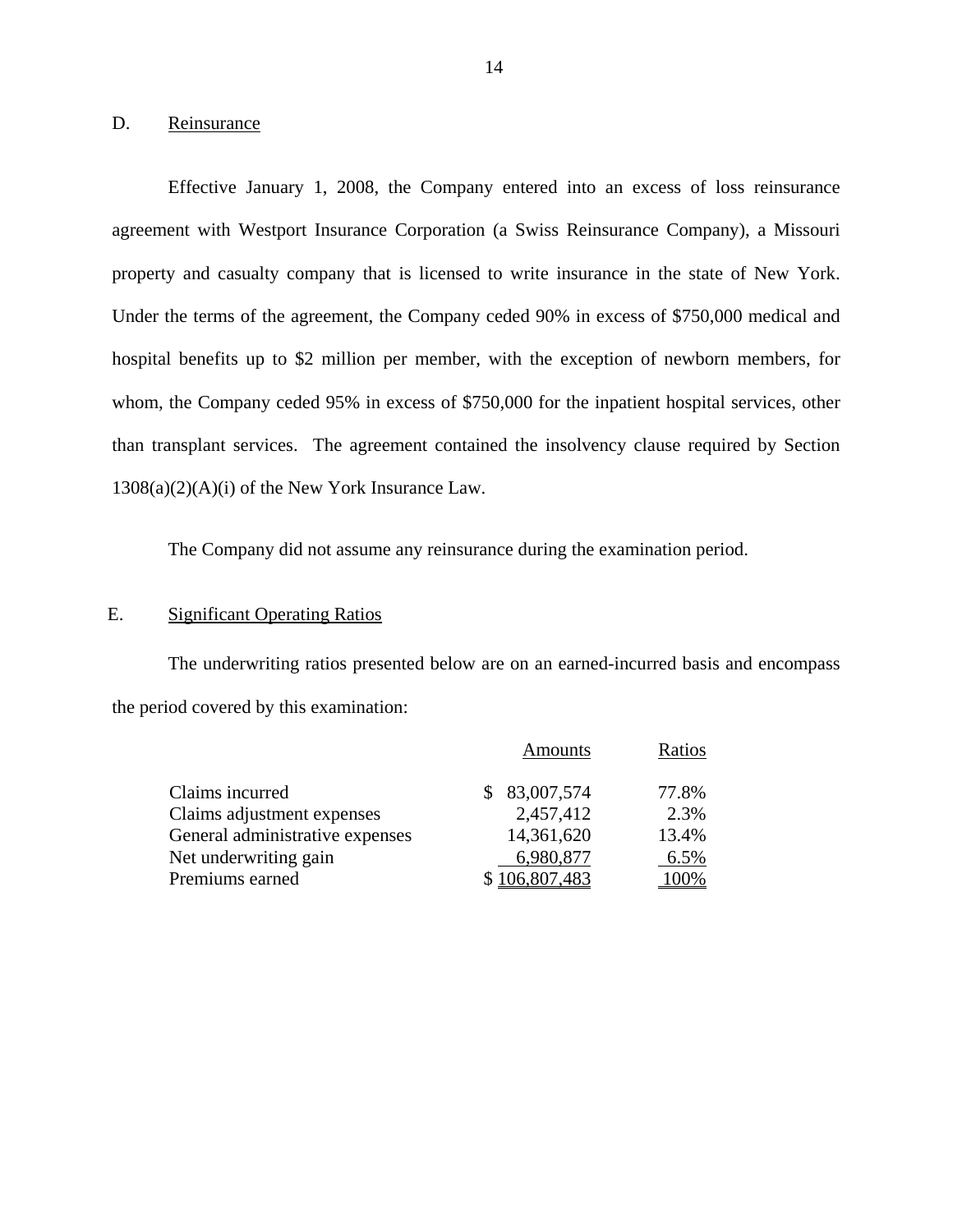## **3. FINANCIAL STATEMENTS**

## A. Balance Sheet

The following shows the assets, liabilities and capital and surplus reported by the Company as of December 31, 2009. This statement is the same as the balance sheet filed by the Company in its filed annual statement as of December 31, 2009:

| Assets                                 | Examination   | Company    |
|----------------------------------------|---------------|------------|
| <b>Bonds</b>                           | \$<br>523,402 | \$523,402  |
| Cash, cash equivalents, and short-term |               |            |
| investments                            | 16,409,276    | 16,409,276 |
| Investment income due and accrued      | 6,674         | 6,674      |
| Current federal and foreign income tax |               |            |
| recoverable and interest thereon       | 955,343       | 955,343    |
| Federal income tax receivable and      |               |            |
| interest thereon                       | 763,212       | 763,212    |
| Net deferred tax asset                 | 125,802       | 125,802    |
| Health care and other amounts          |               |            |
| receivable                             | 86,571        | 86,571     |
| Aggregate write-ins for other than     |               |            |
| invested assets                        | 500           | 500        |
| Total assets                           |               |            |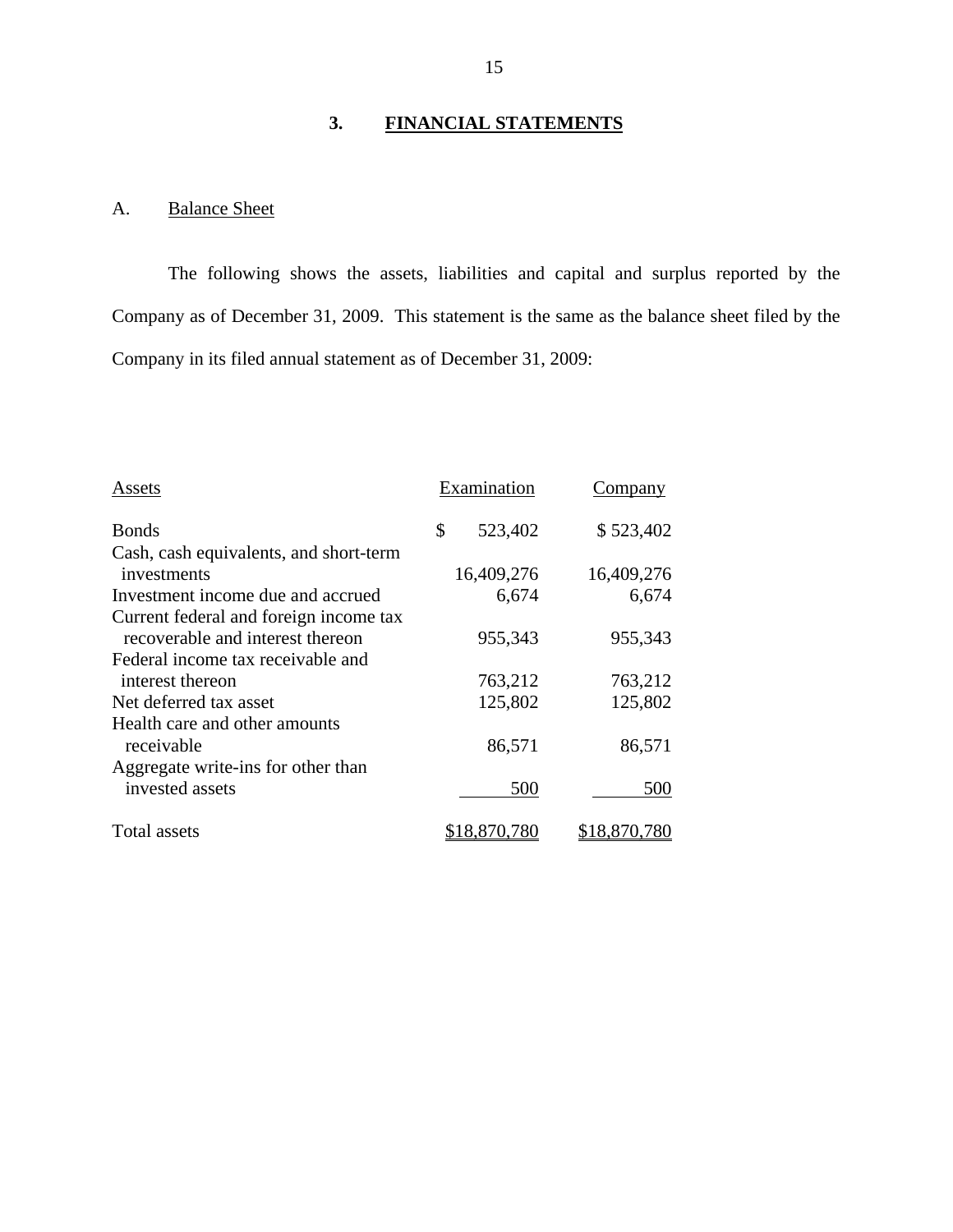| Liabilities                             | Examination     | <u>Company</u>  |  |
|-----------------------------------------|-----------------|-----------------|--|
| Claims unpaid                           | \$7,838,732     | \$<br>7,838,732 |  |
| Unpaid claims adjustment expenses       | 193,393         | 193,393         |  |
| General expenses due or accrued         | 395,173         | 395,173         |  |
| Amounts due to parent, subsidiaries and |                 |                 |  |
| affiliates                              | 30,791          | 30,791          |  |
| Liability for amounts held under        |                 |                 |  |
| uninsured plans                         | 101,988         | 101,988         |  |
|                                         |                 |                 |  |
| <b>Total liabilities</b>                | \$<br>8,560,077 | 8,560,077<br>\$ |  |
| <b>Capital and Surplus</b>              |                 |                 |  |
| Common capital stock                    | \$<br>700,000   | \$<br>700,000   |  |
| Gross paid in and contributed surplus   | 4,954,683       | 4,954,683       |  |
| Unassigned funds (surplus)              | 4,656,020       | 4,656,020       |  |
|                                         |                 |                 |  |
| Total capital and surplus               | \$10,310,703    | \$10,310,703    |  |
|                                         |                 |                 |  |
| Total liabilities, capital and surplus  | \$18,870,780    | \$18,870,780    |  |

 **Note:** The Internal Revenue Service has not conducted any audits of the income tax returns filed on behalf of the Company through tax year 2009. The examiner is unaware of any potential exposure of the Company to any tax assessments and no liability has been established herein relative to such contingency.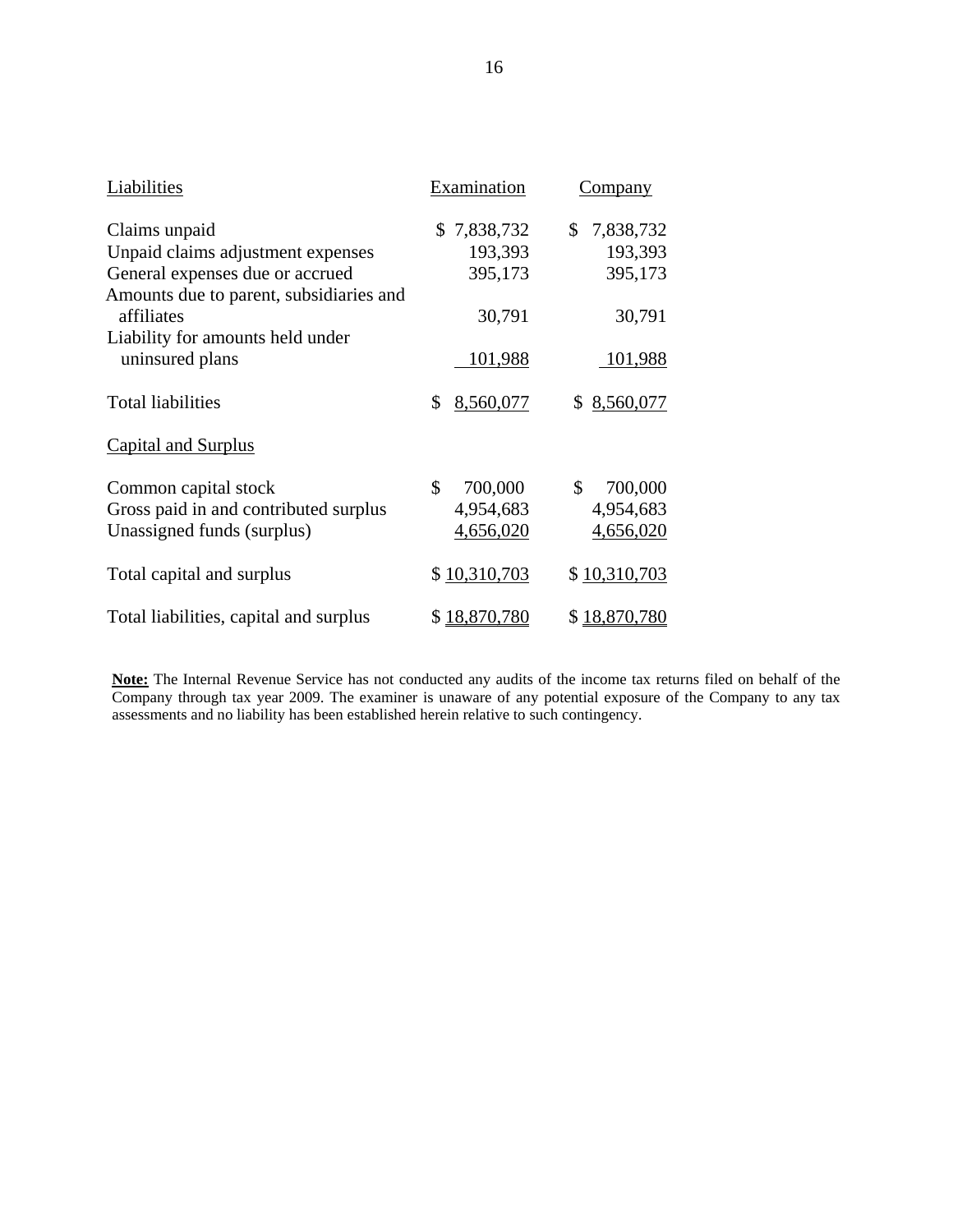B. Statement of Revenue, Expenses and Capital and Surplus

Capital and surplus increased \$9,238,913 during the four-year examination period, January 1, 2006 through December 31, 2009, detailed as follows:

## Income

| Income                                    |                    |                  |
|-------------------------------------------|--------------------|------------------|
| Net premium income                        | \$<br>106,807,483  |                  |
| Total revenues                            |                    | \$106,807,483    |
| <b>Expenses</b>                           |                    |                  |
| Hospital/medical benefits                 | \$<br>77, 204, 281 |                  |
| Other professional services               | 3,403,516          |                  |
| Emergency room and out-of-area            | 114,167            |                  |
| Prescription drugs                        | 2,285,610          |                  |
| Claims adjustment expenses                | 2,457,412          |                  |
| General administrative expenses           | 14,361,620         |                  |
| Total underwriting deductions             |                    | \$<br>99,826,606 |
| Net underwriting gain                     |                    | 6,980,877        |
| Net investment income earned              |                    | 662,390          |
| Other income/(expenses)                   |                    | (20, 747)        |
| Net income before federal income taxes    |                    | \$<br>7,622,520  |
| Federal and foreign income taxes incurred |                    | 2,801,223        |
| Net income                                |                    | \$<br>4,821,297  |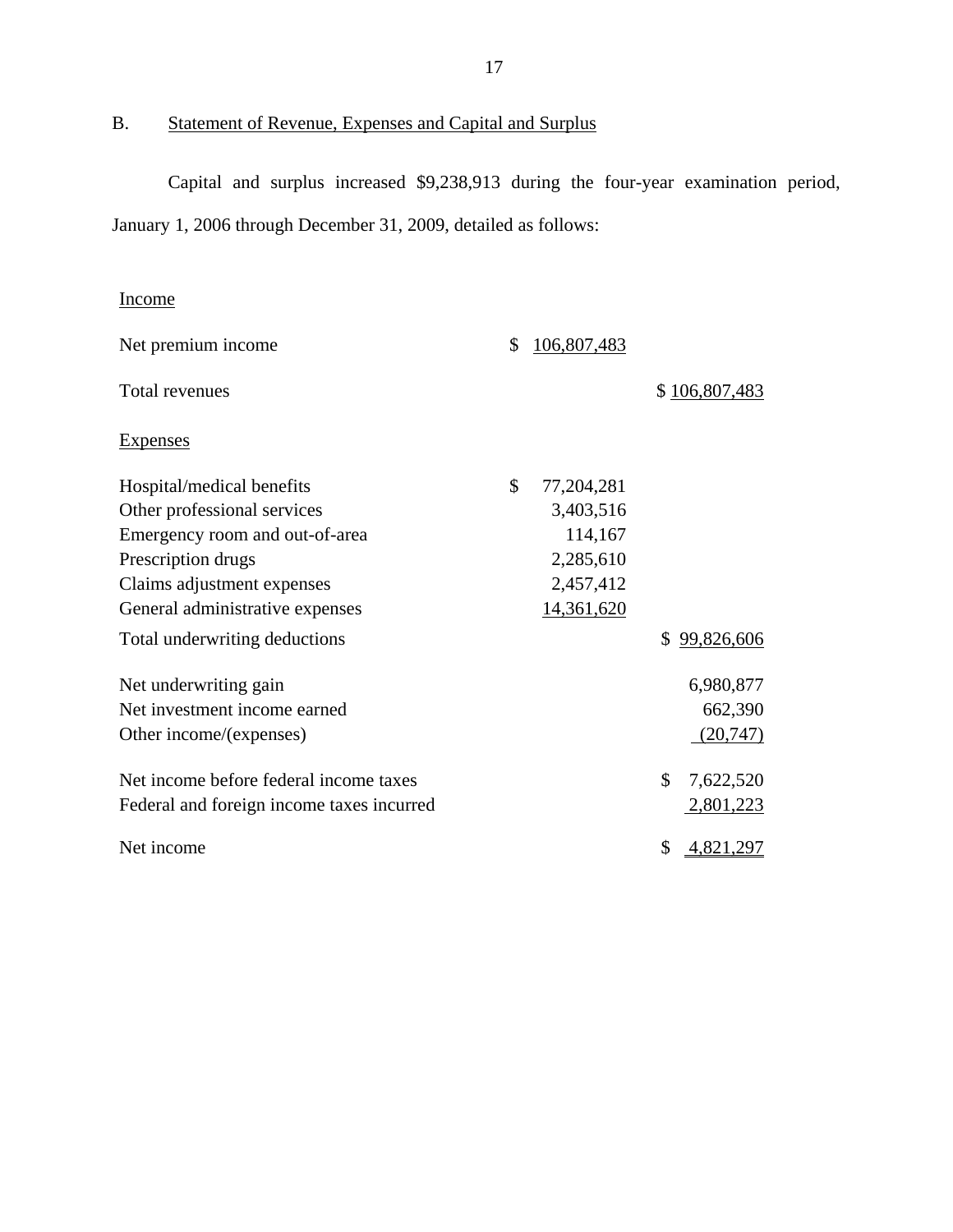#### Capital and Surplus Account

| Capital and surplus, per report on   |  |
|--------------------------------------|--|
| examination, as of December 31, 2005 |  |

 $$1,071,790$ 

|                                        | Gains in<br>Surplus | Losses in<br>Surplus |            |
|----------------------------------------|---------------------|----------------------|------------|
| Net income                             | \$4,821,297         |                      |            |
| Change in net unrealized capital gains | 1,677               |                      |            |
| Change in net deferred income tax      | 125,798             |                      |            |
| Change in non-admitted assets          |                     | \$80,855             |            |
| Paid in surplus                        | 4,601,000           |                      |            |
| Dividends to stockholders              |                     | 8,487                |            |
| Prior period adjustment                |                     | 221,517              |            |
| Net increase in capital and surplus    |                     |                      | 9,238,913  |
| Capital and surplus, per report on     |                     |                      |            |
| examination, as of December 31, 2009   |                     |                      | 10,310,703 |

## **4. CLAIMS UNPAID**

The examination liability of \$7,838,732 for the above captioned account is the same as the amount reported by WHINY in its filed 2009 annual statement.

The examination analysis of the unpaid claims reserve was conducted in accordance with generally accepted actuarial principles and practices and was based on statistical information contained in the Company's internal records and its filed annual statements as verified during the examination. The examination reserve was based upon actual payments made through a point in time, plus an estimate for claims remaining unpaid at that date. Such estimate was calculated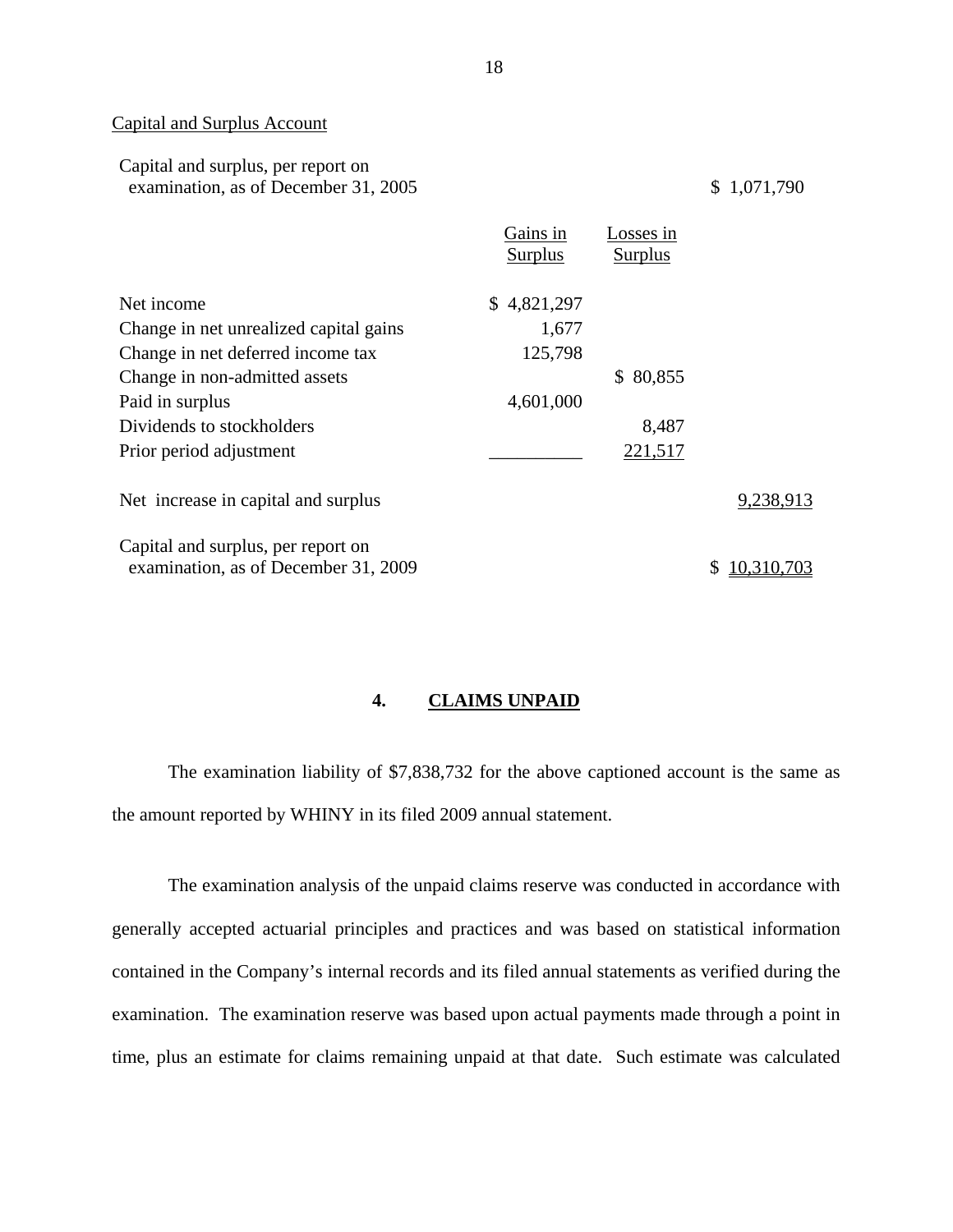<span id="page-20-0"></span>based on actuarial principles, which utilized the Company's experience in projecting the ultimate cost of claims incurred on, or prior to December 31, 2009.

#### **5. MARKET CONDUCT ACTIVITIES**

In the course of this examination, a review was made of the manner in which the Company conducts it business. In determining the scope of this review, the examiner took into consideration the Company's lines of business, Medicaid and Medicare, which fall under the purview of the Centers for Medicare and Medicaid Services' requirements, as opposed to the statutory requirements of the Department of Insurance. Thus, the market conduct review was limited. The review was directed at the practices of the Company in the following major areas:

> A. Agents and brokers B. Record retention

#### A. Agents and Brokers

Section 2112(b) of the New York Insurance Law states:

"To appoint a producer, the appointing insurer shall file, in a format approved by the superintendent, a notice of appointment within fifteen days from the date the agency contract is executed or the first insurance application is submitted."

The examiner requested and received a listing of appointed producers from WHINY. The listing indicated that a total of 415 agents and 26 brokers had been appointed by the Company as of December 31, 2009. A reconciliation between the producer list and the Department's agent records indicated that the Company failed to report the appointment of three agents to the Department in 2009. It was noted that the total amount of commissions paid to these three agents by the Company in 2009 was \$658.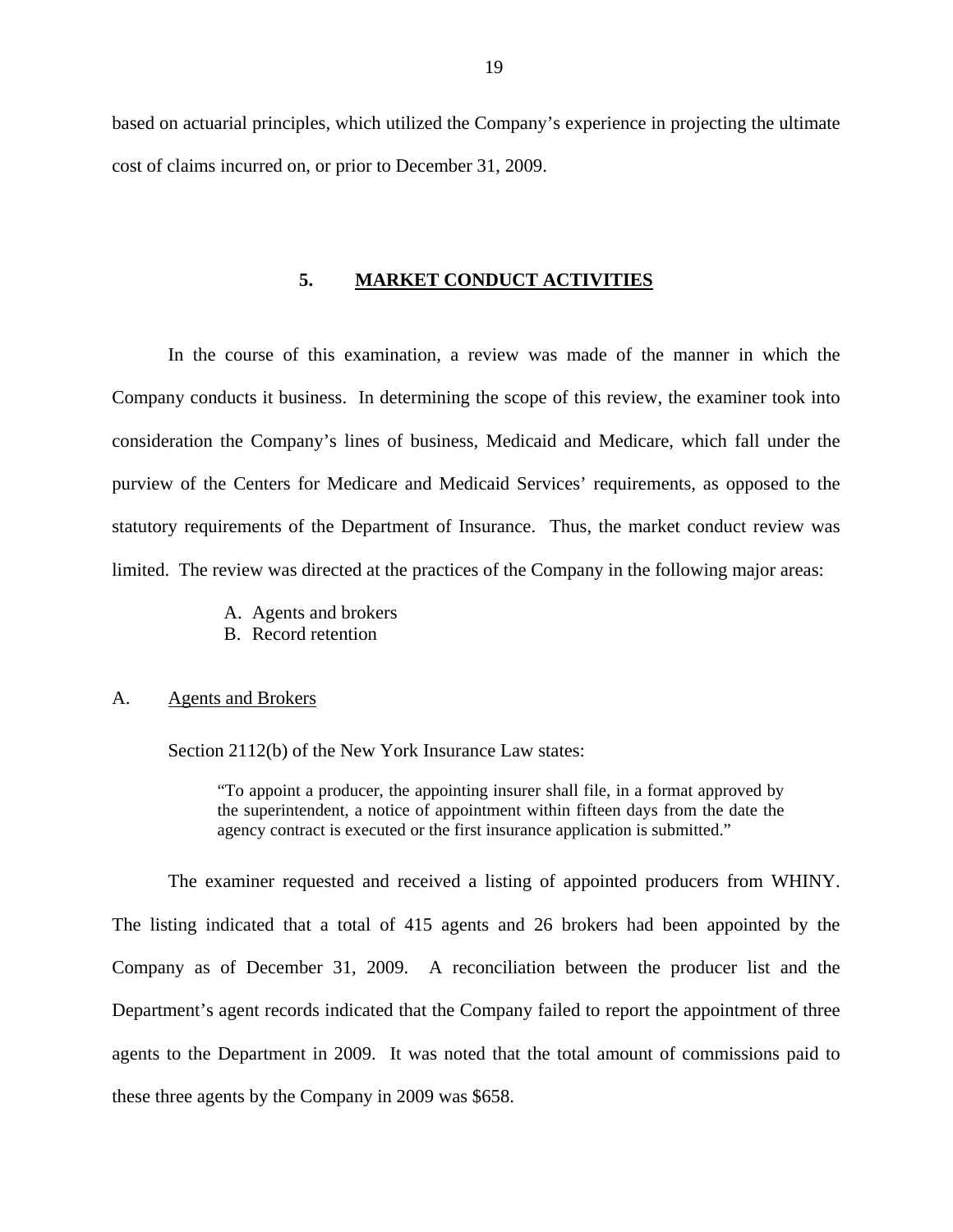<span id="page-21-0"></span>It is recommended that the Company file its appointment of agents with the Department in compliance with the requirements of Section 2112(b) of the New York Insurance Law.

#### B. Record Retention

Department Regulation No. 152 (11 NYCRR 243), "Maintenance of Insurance Company Records", establishes requirements for the maintenance of insurance records, including records of agents and brokers' licenses and appointments.

Relative to the length of time for records to be maintained, Part 243.2(b)(8) of Department Regulation No 152 (11 NYCRR 243), states in part:

> "Any other record for six calendar years from its creation or until after the filing of a report on examination or the conclusion of an investigation in which the record was subject to review."

The records of twenty (20) of the Company's agents and brokers were sampled to ensure they were properly licensed and appointed. However, the Company was not able to provide copies of the licenses and appointment forms for such agents and brokers. The Company explained this was due to the transition of the agents certification and commissions payment function from its third party administrator CHCS Services, Inc. to WHINY in 2009. This, however, is not an adequate reason for failing to maintain such records.

It is recommended that WHINY comply with the requirements of Part 243.2(b)(8) of Department Regulation No. 152 by maintaining copies of the agents' and brokers' licenses and appointment forms with its records.

#### **6. SUMMARY OF PRIOR COMMENTS AND RECOMMENDATIONS**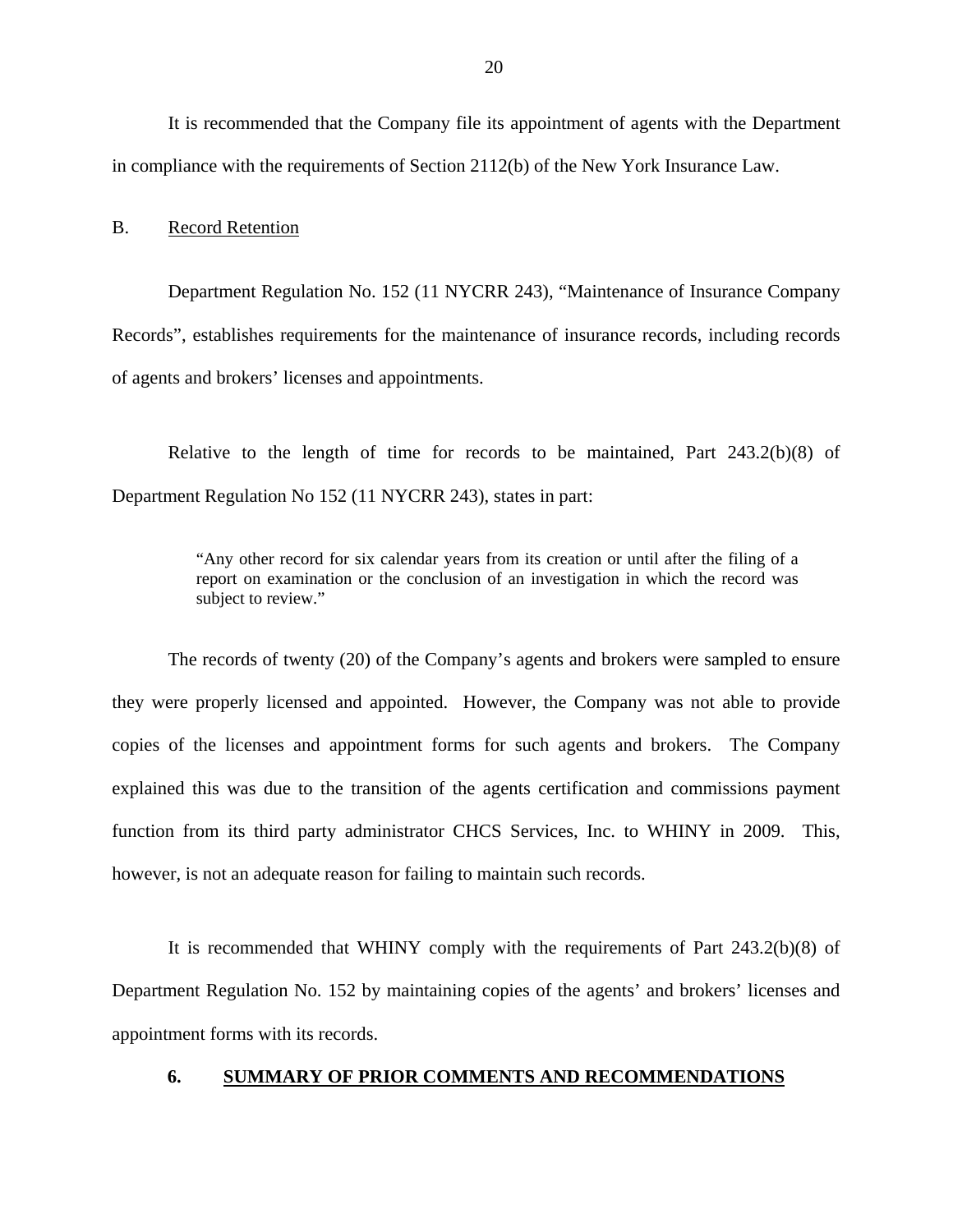The prior report on examination of the Company, then known as Stone Harbor Insurance Company, as of December 31, 2001, contained the following three (3) recommendations which were pertinent to this examination (page numbers refer to the prior report on examination):

**ITEM NO. PAGE NO.** 

4

6

13

#### **Management**

1. It is recommended that the Company convene regular meetings of its board of directors as stated in Article III, Section 4 of its By-Laws.

> *The Company has not complied with this recommendation. A similar recommendation is included within this report on examination.*

#### Holding Company System

2. It is recommended that the Company file its annual holding company registration statements in a timely manner pursuant to the provisions of Department Regulation No. 52.

*The Company has complied with this recommendation.* 

#### Investments

3. It is recommended that the Company adhere to the provisions of Section 1411(a) of the New York Insurance Law as regards to the board of directors' approval of investments.

> *within this report on examination. The Company has not complied with this recommendation. A similar recommendation is included*

21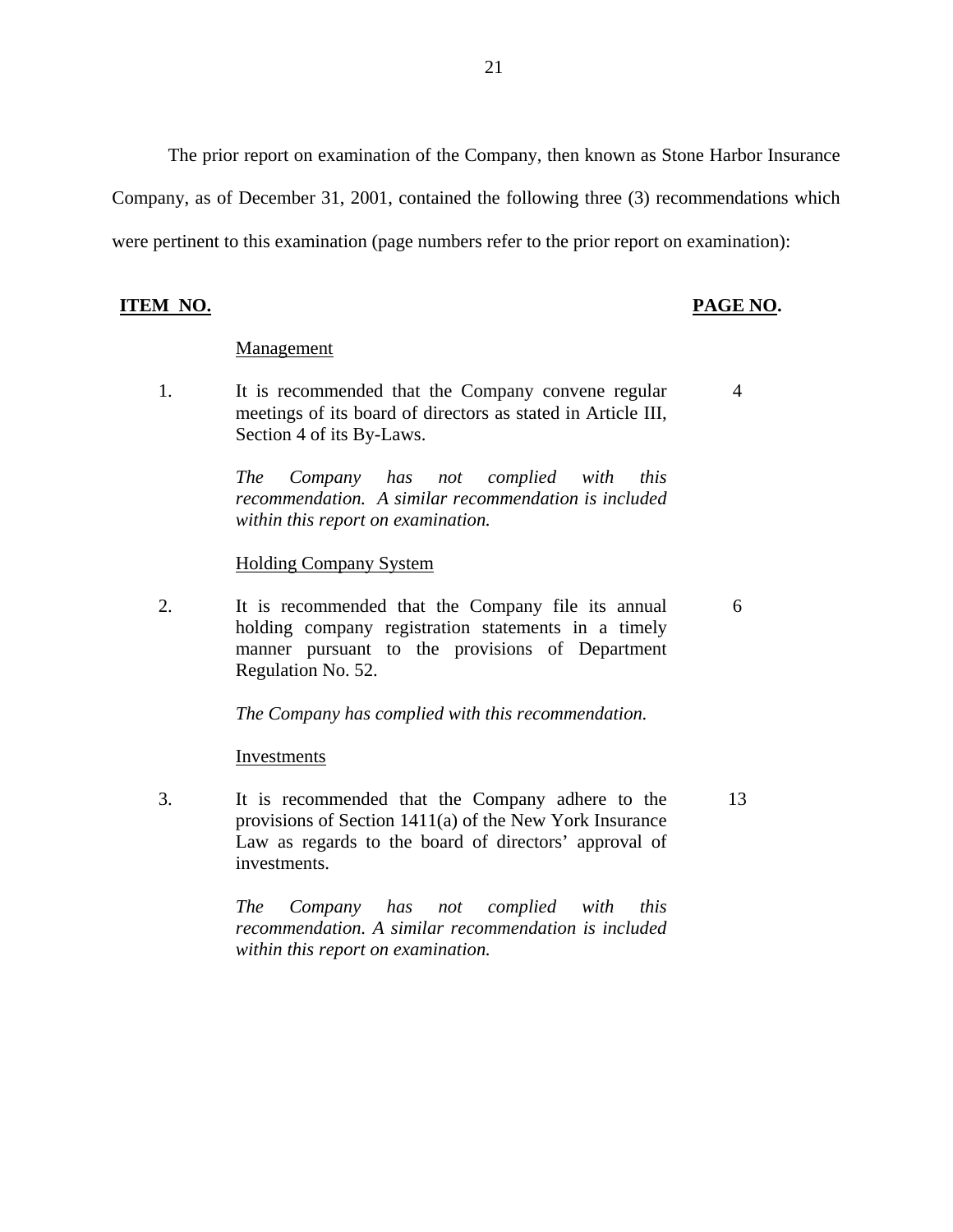## **7. SUMMARY OF COMMENTS AND RECOMMENDATIONS**

## <span id="page-23-0"></span>**ITEM PAGE NO.**

#### **Management and Controls**

- A. Management and Controls<br>i. It is recommended that the Company maintain stability within its 7 Board constitution in order to ensure a knowledgeable and effective Board of Directors. It is further recommended that the Company maintain the proper number of directors in accordance with its By-Laws.
	- ii. It is recommended that the Board meet each year by the date 8 established within its By-Laws.
	- iii. It is recommended that the Board of Directors hold Board 8 meetings on at least a quarterly basis during each calendar year.
	- iv. It is recommended that the Company's Board of Directors 9 approve or authorize the Company's investment activity in compliance with the requirements of Section 1411(a) of the New York Insurance Law.

#### B. Territory and Plan of Operation

Effective January 1, 2010, the Company discontinued its sole 10 line of business, and as of such date did not renew coverage for existing members and discontinued accepting new members. As a result, the Superintendent of Insurance has the authority, under the above cited Law, to apply for an order directing him to rehabilitate the Company. The Company is in discussion with the Department with regard to its future operations.

**Holding Company System** 

C. Holding Company System<br>It is recommended that the Company comply with Part 106.7 of 13 Department Regulation No. 30 and Section 1.5 of its Management Services Agreement and reconcile its allocated expenses on a quarterly basis to reflect the actual costs of operation and abide by the Health Annual Statement Instructions regarding such item.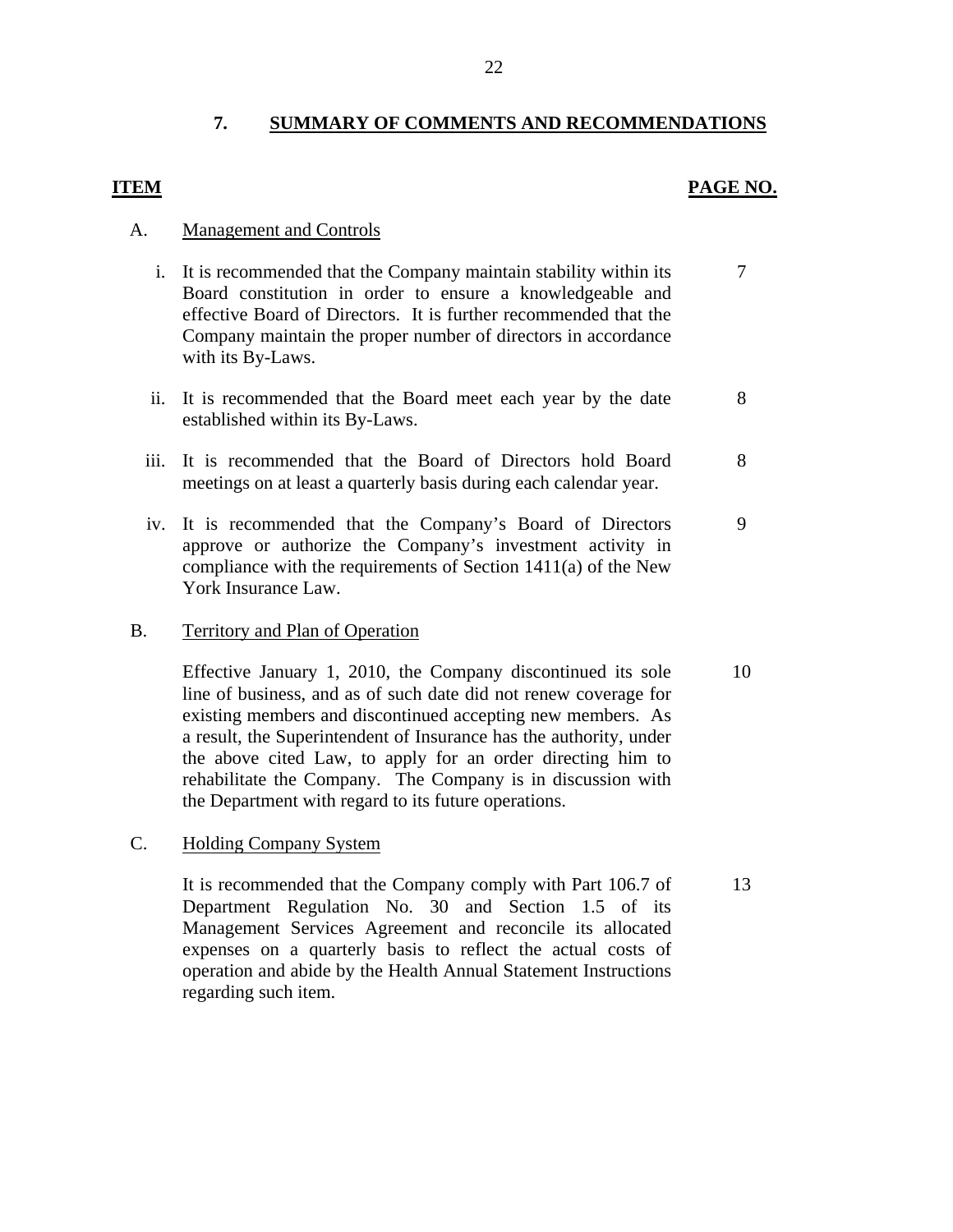## **ITEM PAGE NO.**

#### **Agents and Brokers** D.

It is recommended that the Company file its appointment of agents with the Department in compliance with the requirements of Section 2112(b) of the New York Insurance Law. It is recommended that the Company file its appointment of agents with the Department in compliance with the requirements of Section 2112(b) of the New York Insurance Law.<br>Record Retention

#### **Record Retention** E.

It is recommended that WHINY comply with the requirements of Part 243.2(b)(8) of Department Regulation No. 152 by maintaining copies of the agents' and brokers' licenses and appointment forms with its records. 20